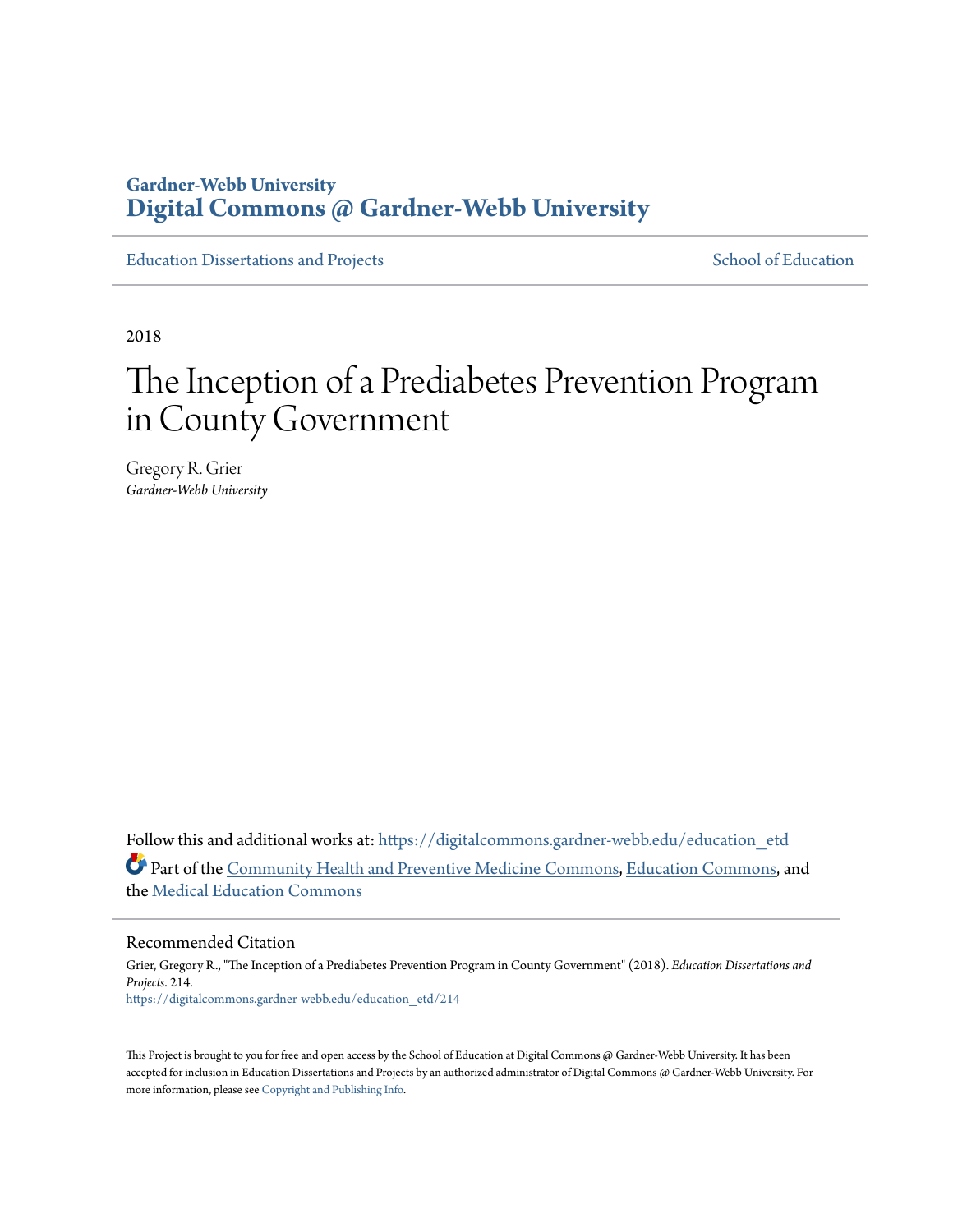# **Consultancy Project Executive Summary**

| Organization:             | Gardner-Webb University School of Education                                      |  |  |  |
|---------------------------|----------------------------------------------------------------------------------|--|--|--|
| Project Title:            | The Inception of a Prediabetes Prevention Program in<br><b>County Government</b> |  |  |  |
| Candidate:                | Gregory R. Grier, MBA                                                            |  |  |  |
| <b>Consultancy Coach:</b> | Dr. Jeffrey Hamilton                                                             |  |  |  |
| Defense Date:             | July 12, 2017                                                                    |  |  |  |
| Authorized by:            | Allison Mauney, Human Resource Director                                          |  |  |  |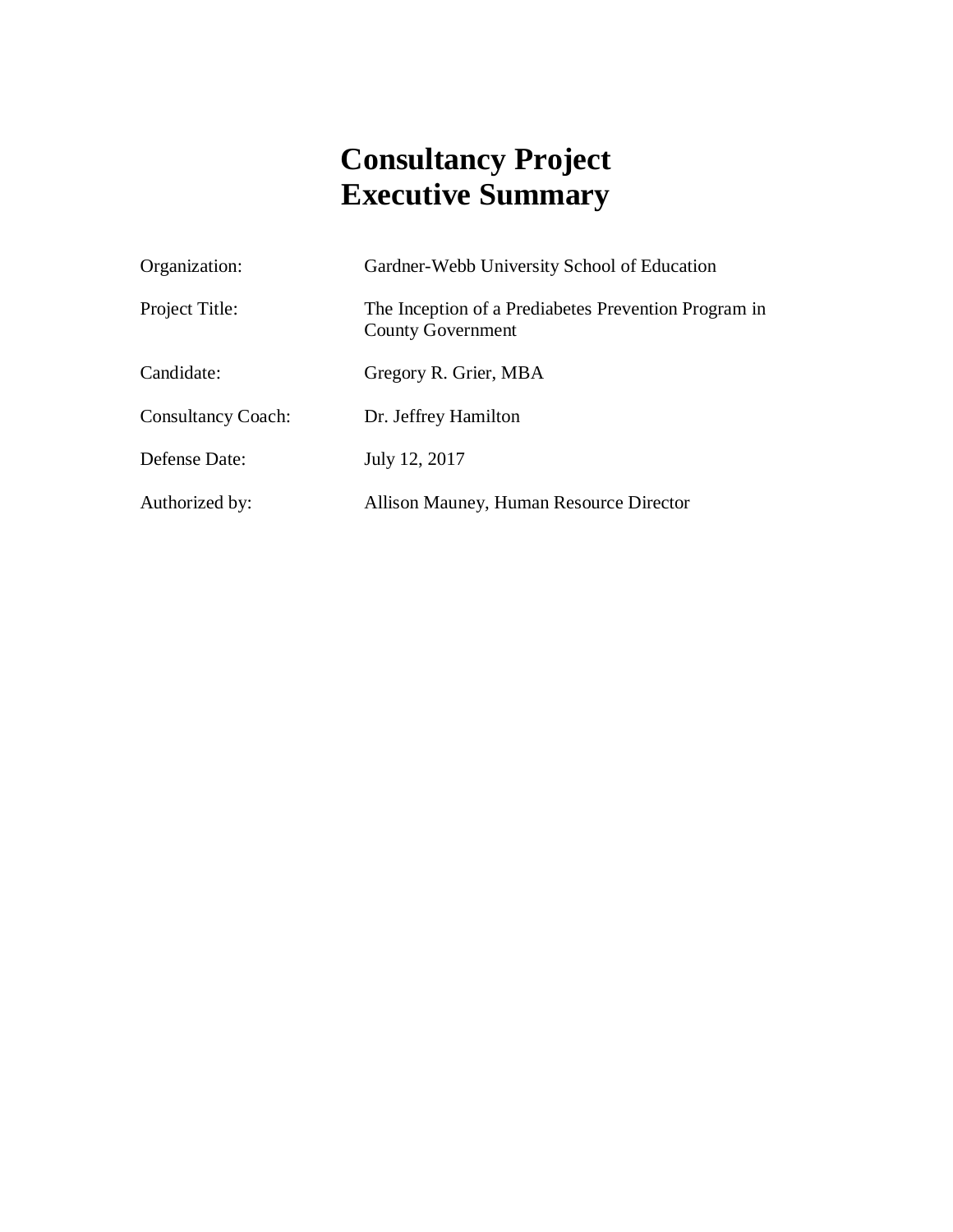# **Amendment History**

| Version | <b>Issue Date</b> | Changes                                      |
|---------|-------------------|----------------------------------------------|
|         | 5/1/2018          | Initial version.                             |
| 2       | 5/30/2018         | Additional information provided per Advisor. |
| 3       | 6/18/2018         | Revisions per editor.                        |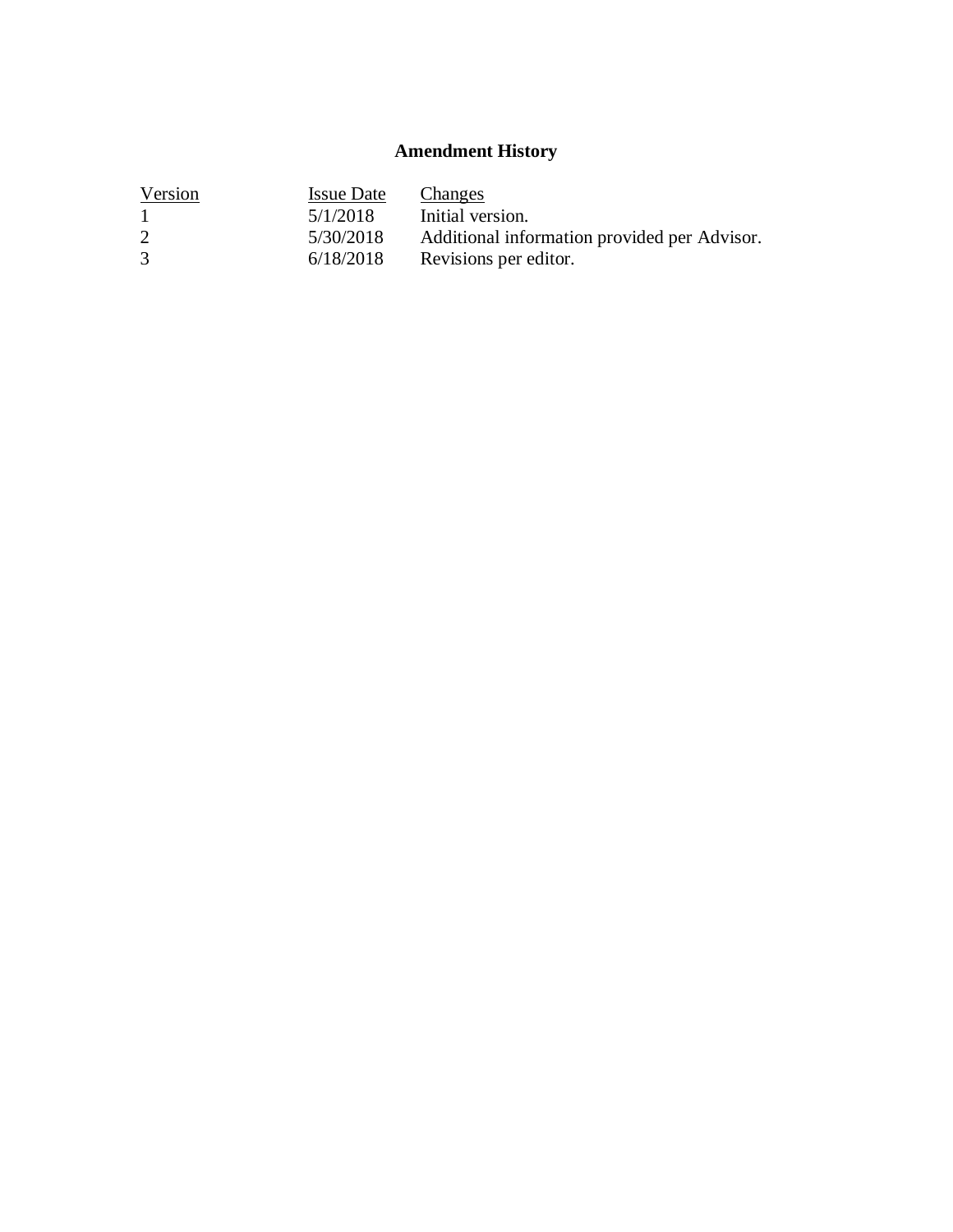**Approval**

**This consultancy project was submitted by Gregory R. Grier under the direction of Direction of the persons listed below. It was submitted to Gardner-Webb University School of Education and approved in partial fulfillment of the requirement for the degree of Doctor of Education at Gardner-Webb University.**

**\_\_\_\_\_\_\_\_\_\_\_\_\_\_\_\_\_\_\_\_\_\_\_\_\_\_\_\_\_\_\_\_\_\_\_\_\_\_ \_\_\_\_\_\_\_\_\_\_\_\_\_\_\_**

**\_\_\_\_\_\_\_\_\_\_\_\_\_\_\_\_\_\_\_\_\_\_\_\_\_\_\_\_\_\_\_\_\_\_\_\_\_\_ \_\_\_\_\_\_\_\_\_\_\_\_\_\_\_ Dr. Jeffrey Hamilton, Faculty Advisor Date Gardner-Webb University**

**Allison Mauney, Site Advisor Date Cleveland County Government Human Resource Director**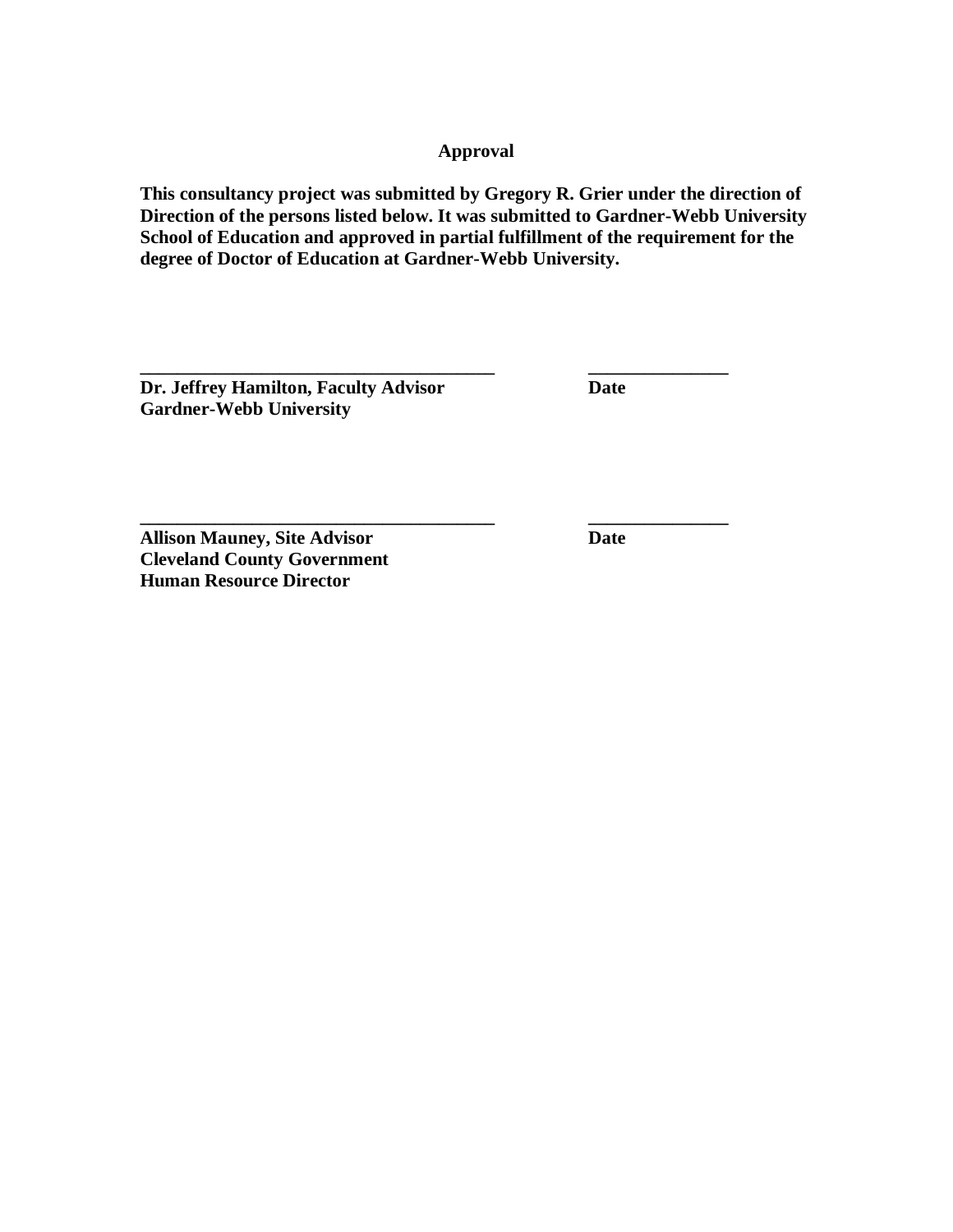#### **Acknowledgements**

*Romans 8:28 "And we know that God causes everything to work together for the good of those who love God and are called according to his purpose."*

As I conclude this chapter in my life, I would like to recognize and thank those who have prayed and supported me throughout this process. First and foremost, I would like to thank God for his unfailing love and for being with me every step of the way. To my wife, Danielle for her patience, support, and love! I love you baby. You have been my encourager, supporter and partner in marriage for 10 years and I am grateful. I dedicate this book to you and also my Nana (Frances Marie Mitchell). Nana thank you for your constant support, for being my biggest cheerleader, and most importantly my prayer warrior. I am also thankful for my son, mother, step-father, siblings, in laws, aunts and uncles. You have each played a unique part in your own special way and I am eternally grateful.

I would also like to thank my church family St. Peter Baptist Church and Pastor Reverend William Thompson for being my spiritual leader for the past 12 years – you have been a source of inspiration and a sounding board for both my personal and professional life. Thank you, Pastor.

Lastly, I would like to thank my classmates, and staff/faculty of Gardner-Webb University. Ten years and 3 degrees later I have learned much, grown significantly, and I am very thankful specifically for the support of Dr. Cindy McKinney, Chief Barry Johnson, Lou Ann Scates, and Susan Glascock.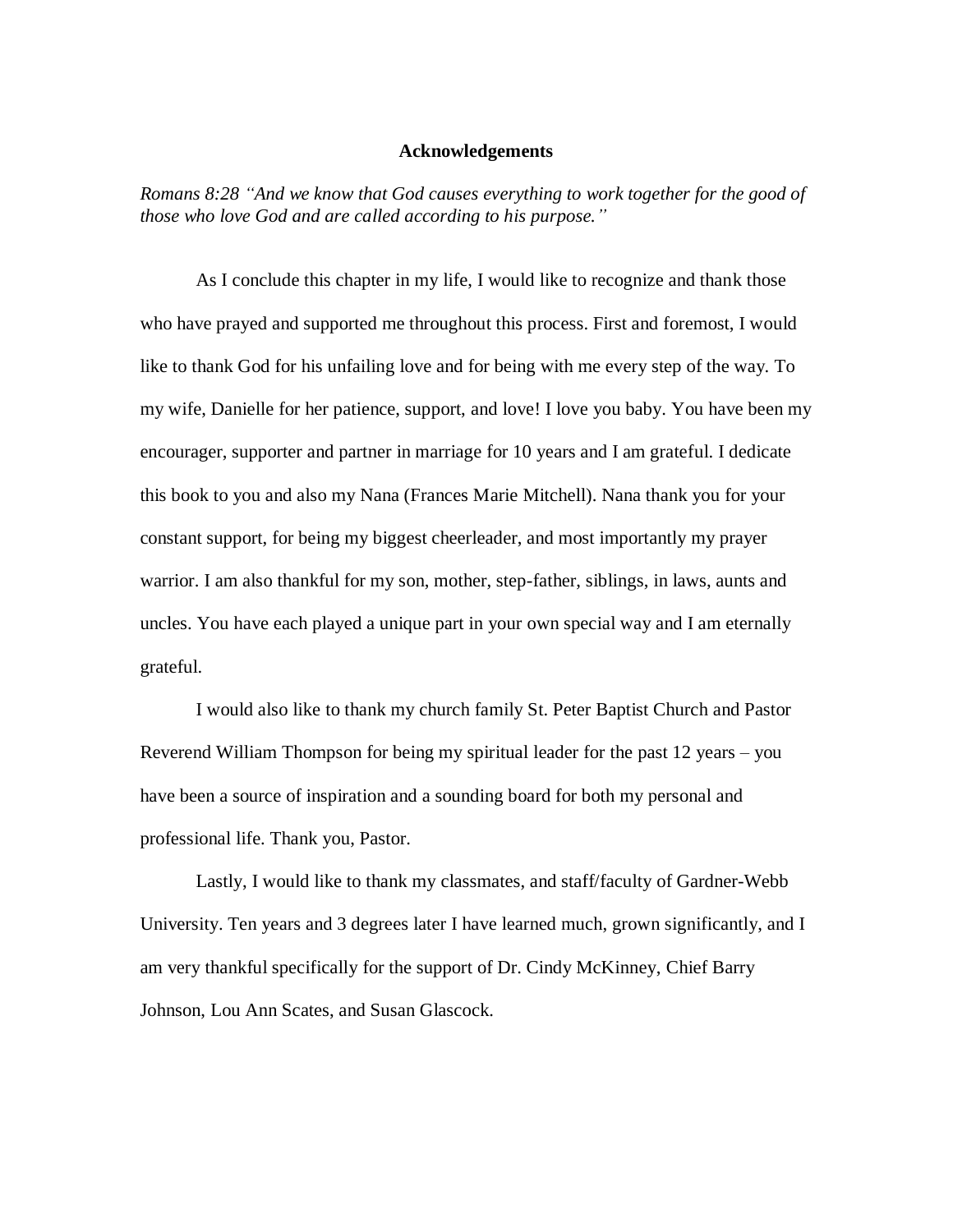#### **Abstract**

The Inception of a Prediabetes Prevention Program in County Government. Grier, Gregory R., 2018: Consultancy Project, Gardner-Webb University, Digital Commons/Prediabetes Prevention Program/Wellness/Health Indicators

With the increasing prevalence and high cost of treatment, diabetes places an enormous demand on economic resources. To combat this issue and rising health care costs, Cleveland County Government took a proactive approach and partnered with its local YMCA. The YMCA was contracted to provide Prediabetes Prevention and Diabetes Control program classes to County employees. The programs were designed to (a) decrease the A1c level of program participants, (b) lower health care costs for the County, and (c) provide education about prevention and maintenance.

The ultimate goal of the program was to assist county administration and staff in their efforts to improve the quality and effectiveness of the program while also determining if the County needed to renew the 3-year contract. This evaluation focuses on the benefits of the program and the success of program participants based on biometric screening results and includes a review and analysis of survey data collected from program participants.

Results indicate that after the first year, the County saved approximately \$550,000 in health care costs by offering the program. Biometric screening results for program participants significantly improved with 77 employees moving from a prediabetes range glucose to a normal range glucose and with 246 employees improving A1c (blood glucose) metrics from the previous year.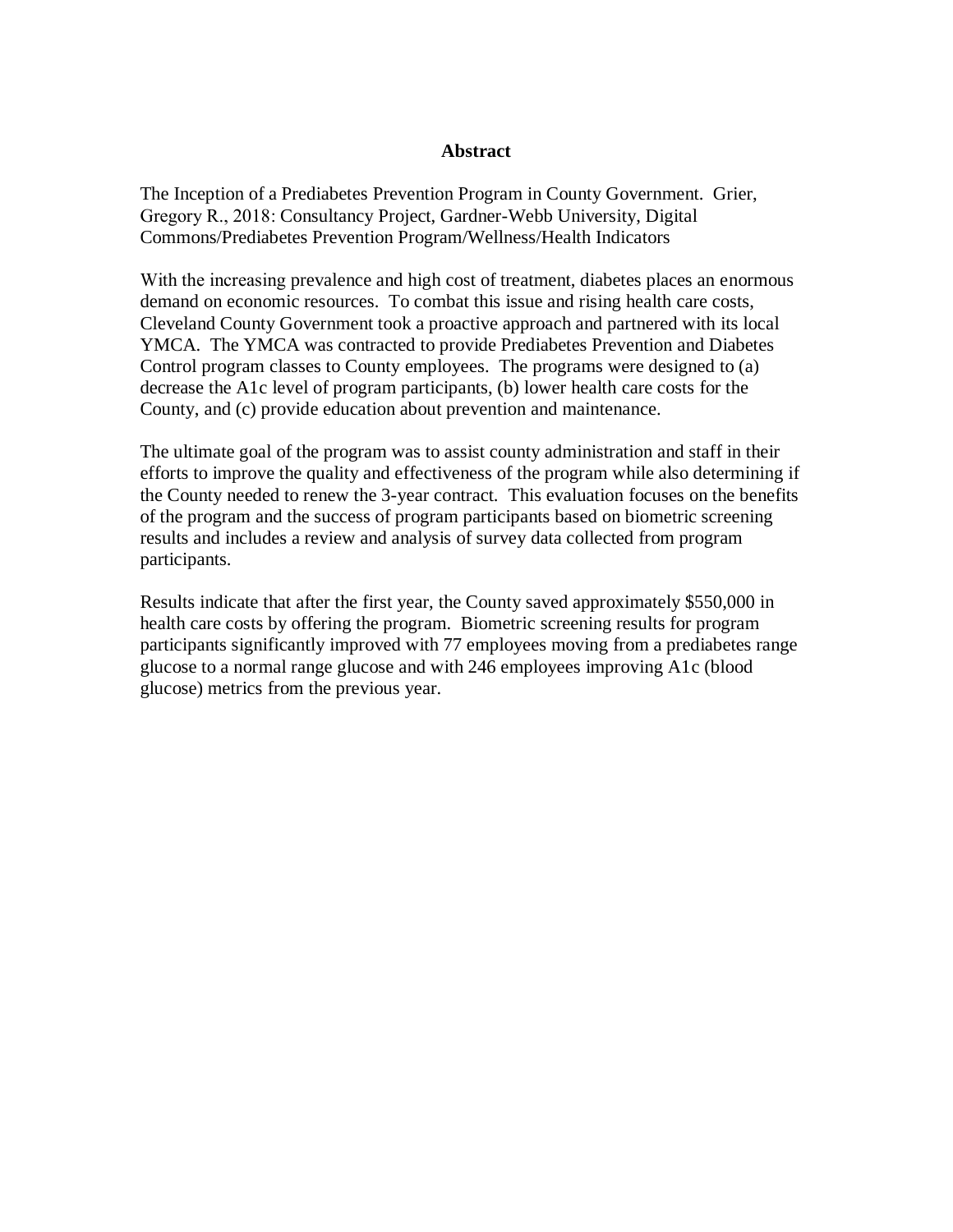# **Table of Contents**

| $\mathbf{1}$ |                  |  |
|--------------|------------------|--|
|              |                  |  |
|              |                  |  |
|              |                  |  |
| 2            |                  |  |
|              |                  |  |
|              | 2.1.1 Objectives |  |
|              |                  |  |
|              |                  |  |
|              |                  |  |
|              |                  |  |
|              |                  |  |
|              |                  |  |
|              |                  |  |
| 3            |                  |  |
|              |                  |  |
|              |                  |  |
| 4            |                  |  |
|              |                  |  |
|              |                  |  |
|              |                  |  |
|              |                  |  |
|              |                  |  |
|              |                  |  |
| 5            |                  |  |
| 6            |                  |  |
|              |                  |  |
|              |                  |  |
| 7            |                  |  |
| 8            |                  |  |
| 9            |                  |  |
|              |                  |  |
|              |                  |  |
|              |                  |  |
|              |                  |  |
|              |                  |  |
|              |                  |  |
|              |                  |  |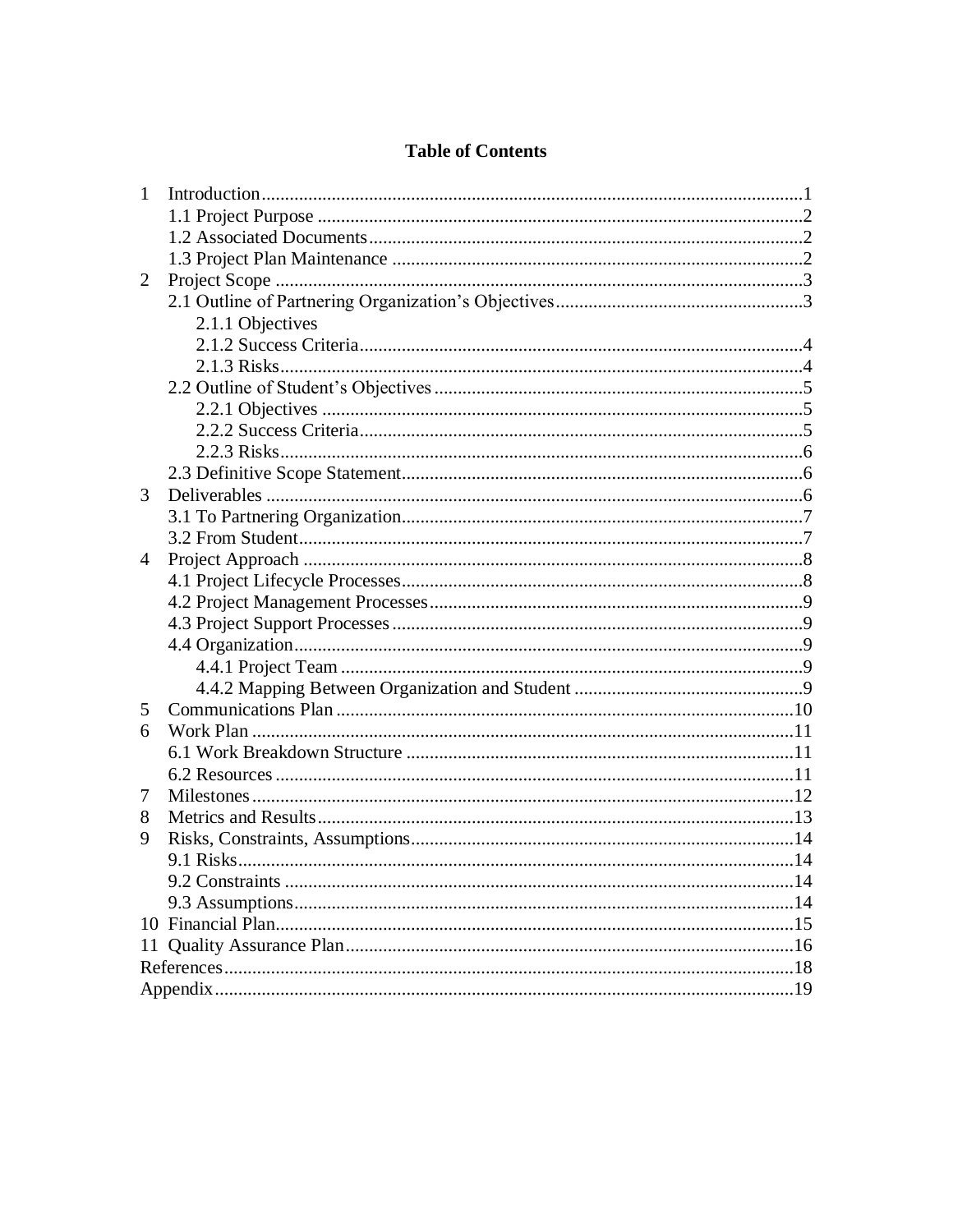#### **1 Introduction**

#### **1.1 Project Purpose**

Based on County Health Rankings published by the University of Wisconsin and the Robert Wood Johnson Foundation in 2014, Cleveland County ranked 84th within the state for having poor health (2014), with 10% of its current population having been diagnosed with diabetes and County government employees making up 1% of the population.

With this report, along with rising employee health care costs, County management made a concerted effort to take action and improve the health of the workforce. The overall purpose of this evaluation was to examine the impact of diabetes and diabetes prevention programs in relation to biometric screening results and personal health gains. Outcomes were evaluated through the use of program participant survey data as well as analyzing the cost benefits to the County. The Consultant also served as a program participant and case study.

In addition, the evaluation will provide valuable feedback to the County human resources department as well as the YMCA that may be used to improve program effectiveness as well as ways to enhance workplace health throughout the County.

#### **Technical Terms and Definitions:**

**Biometric screening**. "The measurement of physical characteristics such as height, weight, body mass index, blood pressure, blood cholesterol, blood glucose (A1c) to determine any potential health risk" (Center for Disease Control, [CDC] 2015, para. 2)

**Cleveland County STRONG**. "Cleveland County Government's Healthy Lifestyle Vision. Which combines physical activity, nutritional education and counseling, and positive workplace initiatives. Cleveland County is working hard to create a vision to improve the quality of life of its employees" (Cleveland County Government Vision Statement, p. 18).

**STRONG acronym**. Service; Teamwork; Respect; Opportunity; Networking; Getting Healthy.

#### **Prediabetes**.

Individuals with prediabetes have a high blood sugar, but not high enough to be considered or diagnosed with diabetes. People with prediabetes are at an increased risk of developing Type 2 diabetes within 5 years if not controlled or corrected by lifestyle modification. (American Diabetes Association [ADA], 2016, Prediabetes section, para. 2)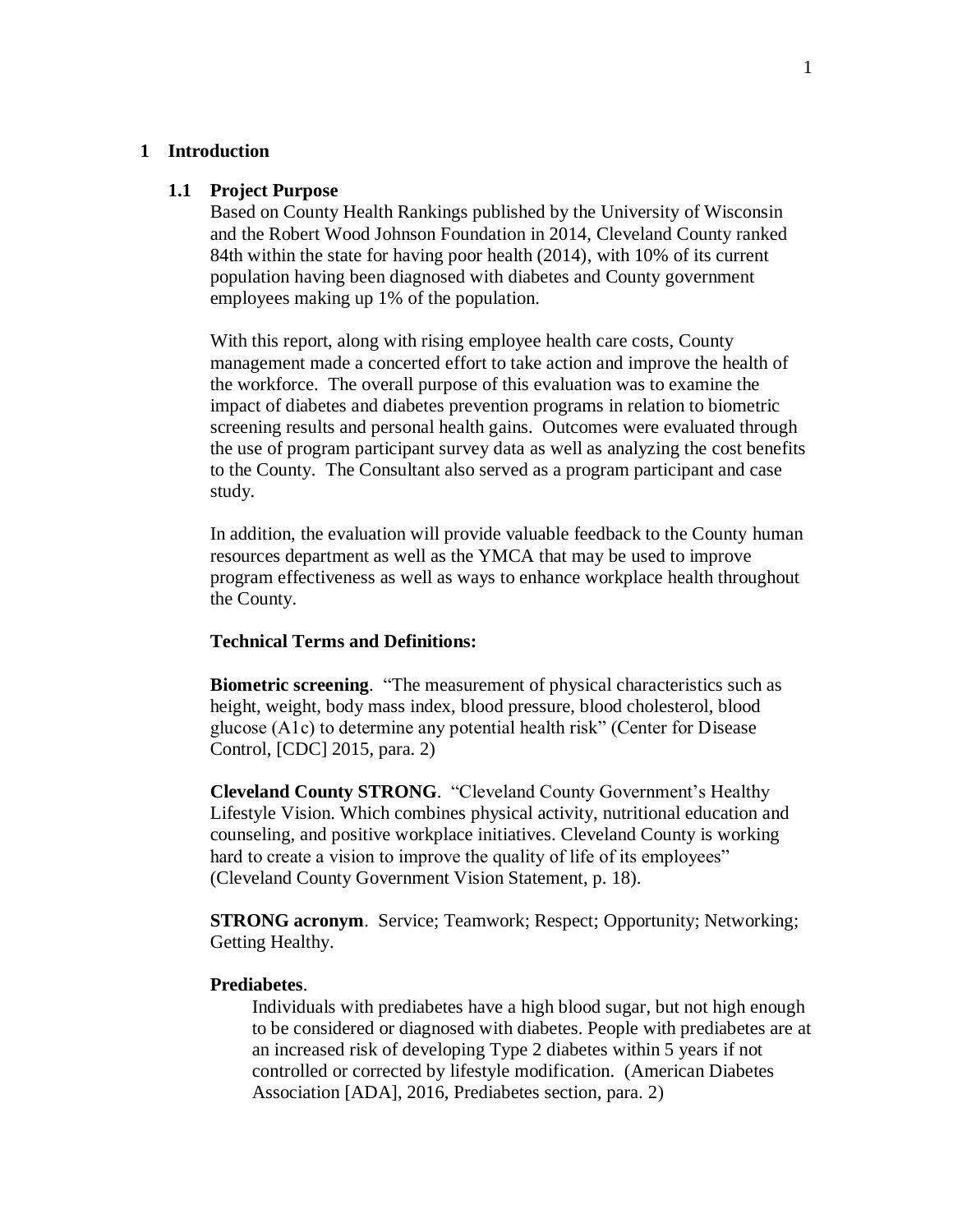#### **Diabetes**.

A progressive disorder of abnormal elevation in the blood glucose level as a result of a lack of insulin, decreased ability of the body to use insulin, or both. Insulin is a hormone in the body that allows sugar (glucose) into the body cell to be converted into energy. A defect in insulin secretion, insulin action, or insulin resistance will result in high blood sugar. (ADA, 2016, Type 1 diabetes section, para. 2)

#### **Diabetes education**.

A specialized form of education for diabetic or prediabetes patients focusing on self-management by a facilitator/life coach discussing diabetic education in relation to nutrition, exercise, disease process, medication management, and prevention and assisting the patient in setting achievable short and long term goals. (Hass et al., 2016, p. 2402)

**Key acronym.** Prediabetes Prevention Program (DPP).

#### **1.2 Associated Documents**

**A: Program Participant Survey Data.** Each participant of the DPP program is asked to complete a satisfaction survey. The information gathered from the survey is then aggregated and evaluated (see Appendix A).

**B: Cleveland County Health Rankings.** "The Rankings not only provide a snapshot of a county's health, but also are used to drive conversations and action to address the health challenges and gaps highlighted in these findings" (County Health Rankings, 2018, p. 3; see Appendix B).

**C: Cleveland County Public Health Center State of the County Health Report.** This report further outlines the County Health Rankings report and outlines measure utilized to address the health challenges within the county (see Appendix C).

#### **1.3 Project Plan Maintenance**

The Project Plan was evaluated as each project milestone was completed. Each milestone was evaluated and approved by Dr. Jeffrey Hamilton. In addition, the Consultant met with County Management to address any concerns or issues that needed to be addressed during the Consultancy Project.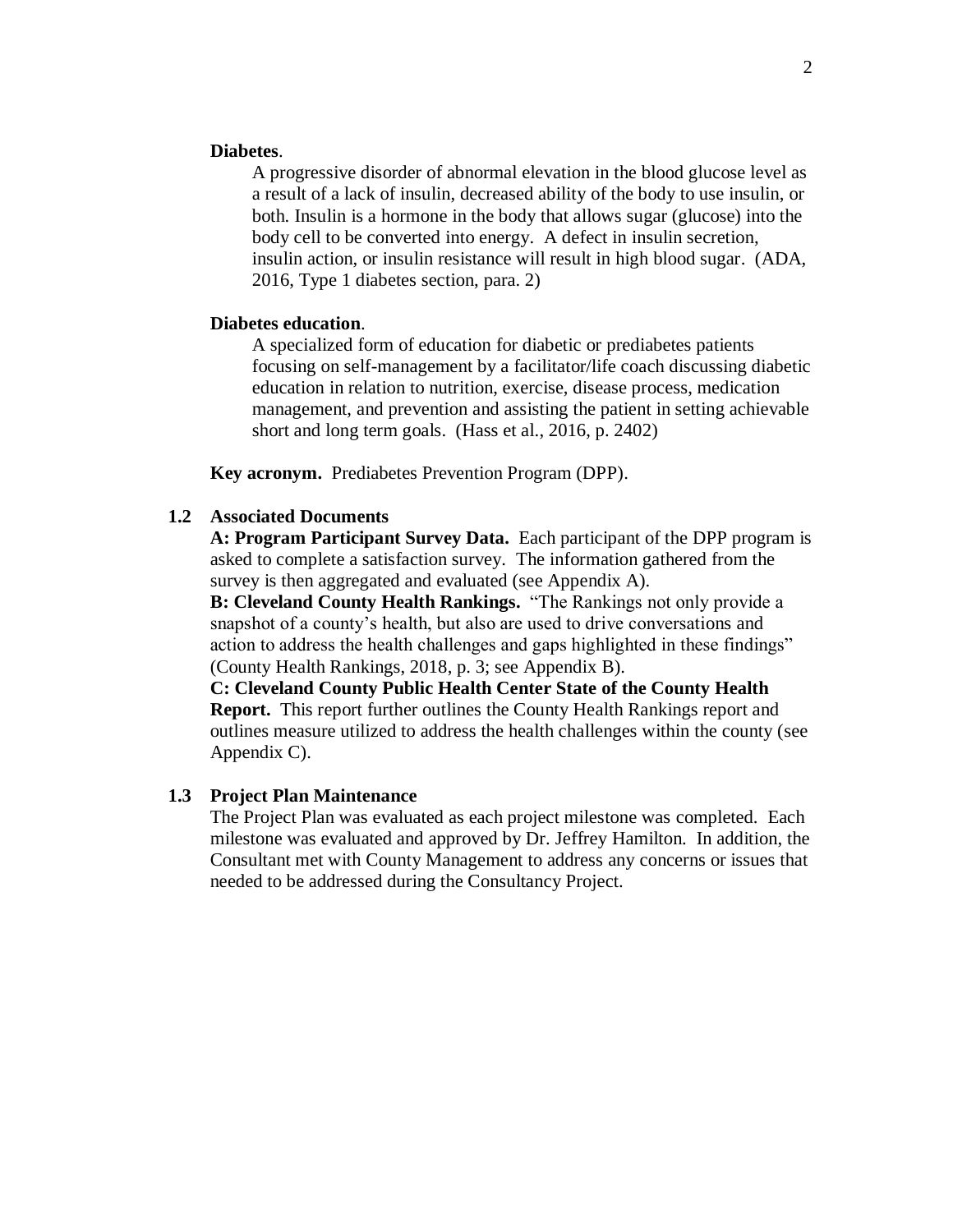#### **2 Project Scope**

Prior to the inception of the DPP, the Board of County Commissioners as well as the County Manager's Office was concerned with the County Health Rankings report as well as rising employee health care costs. The decision was then made to partner with the local YMCA to create and support a program that was evidence based to help control costs. Through these cost savings, monies would be reinvested to improve employee benefits and compensation. The scope of the study focused only on participants in Cleveland County's DPP program during the 2014-2015 fiscal year. It was limited only to data and information obtained from the interview questionnaires distributed at the end of the program. Personal experience was also included as the Consultant was also a participant in the program.

The limitations of the study included participates answering all the questions on the survey (preventing missing data) and honesty of participant responses due to selfreporting.

The purpose of this study is to help Cleveland County Government ensure that it supports the County's mission to provide a quality wellness program for its employees. This was measured through the following objectives:

#### **2.1 Outline of Partnering Organization's Objectives**

#### **2.1.1 Objectives**

The purpose of this project was to evaluate the impact of the program in relation to biometric screening results and personal health gains as well as provide valuable feedback to the County's Human Resources Department as well as the YMCA that may be used to improve program effectiveness. In addition, the following SMART objectives were utilized: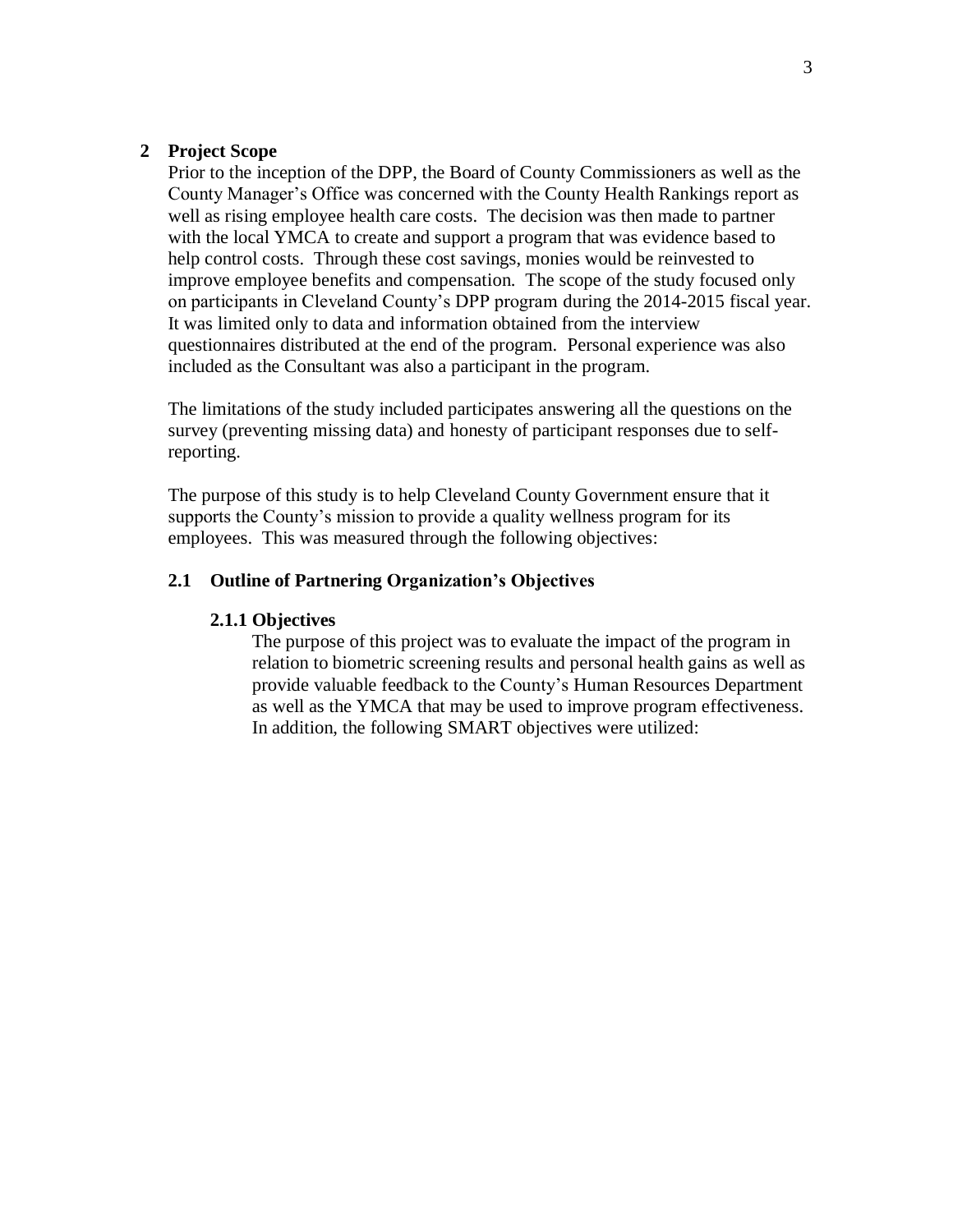| Objective                                                                                                     | <b>Performance Indicators</b>                                                                                                                                     |
|---------------------------------------------------------------------------------------------------------------|-------------------------------------------------------------------------------------------------------------------------------------------------------------------|
| 1. Provide aggregate data of employee<br>participation in the Prediabetes and<br>Diabetes prevention classes. | Attendance of Participants? Frequency of<br>Classes? Mode of Delivery? Successful<br>completion? Personal Reflection.                                             |
| 2. Was the program beneficial? Did<br>the program help to improve the<br>knowledge of employees?              | Survey results                                                                                                                                                    |
| 3. Employee Satisfaction?                                                                                     | <b>Survey Results</b>                                                                                                                                             |
| 4. Did the program improve the health,<br>habits, or conditions of employees and<br>for you personally?       | Number of those making personal life<br>changes? Barriers to making changes?<br>Number achieving goals in regards to<br>biometric results? Personal health gains? |

#### **2.1.2 Success Criteria**

The success of the project is measured through biometric screening results and personal health gains for employees which include lowering blood glucose, blood pressure, cholesterol, waist circumference, or increasing physical fitness. In addition, aggregate data from program participant surveys is used to address program effectiveness. Most importantly, success is based on lowering bottom line health care costs for the County.

#### **2.1.3 Risks**

The main risk factor associated with the project is the implication that biometric screening results the following year would improve and that health care costs would decrease.

In addition, a SWOT analysis was also completed to show further risk factors. A SWOT analysis "is a study undertaken by an organization to identify its internal strengths and weaknesses, as well as its external opportunities and threats" (Dubrin, 2013, p. 420).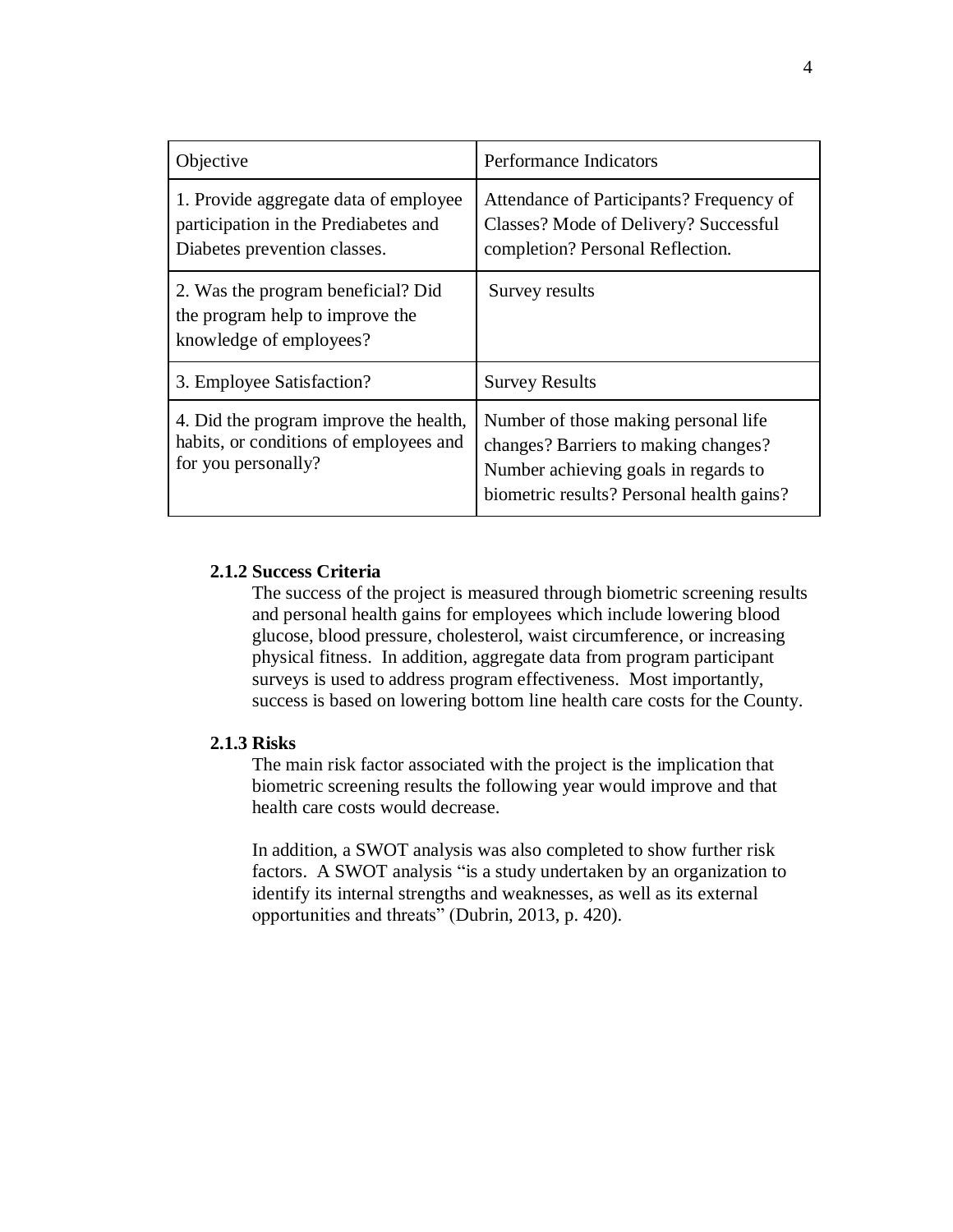| <b>Strengths</b><br>Peer Support<br>Long Term format (12-month<br>program)<br>Free YMCA membership<br><b>Lifestyle Coaches</b><br><b>Accredited Program</b> | Weaknesses<br>Length of program<br>Follow up after graduation |
|-------------------------------------------------------------------------------------------------------------------------------------------------------------|---------------------------------------------------------------|
| Opportunities                                                                                                                                               | Threats                                                       |
| Expansion of programming                                                                                                                                    | <b>Lack of Family Support</b>                                 |
| Engage the entire family                                                                                                                                    | Loss of Funding                                               |
| Expand program curriculum                                                                                                                                   | Loss of motivation from staff                                 |

#### **2.2 Outline of Student's Objectives**

#### **2.2.1 Objectives**

The Consultant's main objective was to serve as a Champion for the project. A Champion as defined by Business Dictionary

is a person who voluntarily takes extraordinary interest in the adoption, implementation, and success of a cause, policy, program, project, or product. He or she will typically try to force the idea through entrenched internal resistance to change, and will evangelize it throughout the organization. (Business Dictionary, 2018, Section Champion, para. 1).

In addition, the following objectives were utilized for the Consultancy Project:

1. This project will help County management gain a deeper understanding of program effectiveness through quantitative analysis, resulting in the production of a satisfaction survey.

2. This project will result in a qualitative analysis of the DPP based on biometric screening results and personal experience.

3. This project will result in the production of a comprehensive report of the research findings, along with at least two recommendations for program effectiveness.

#### **2.2.2 Success Criteria**

1. This project will help County management gain a deeper understanding of program effectiveness through quantitative analysis. This will be obtained through evaluation of biometric screening results as well as the production of a satisfaction survey.

2. This project will result in a qualitative analysis of the DPP based on findings from the Consultant as a participant.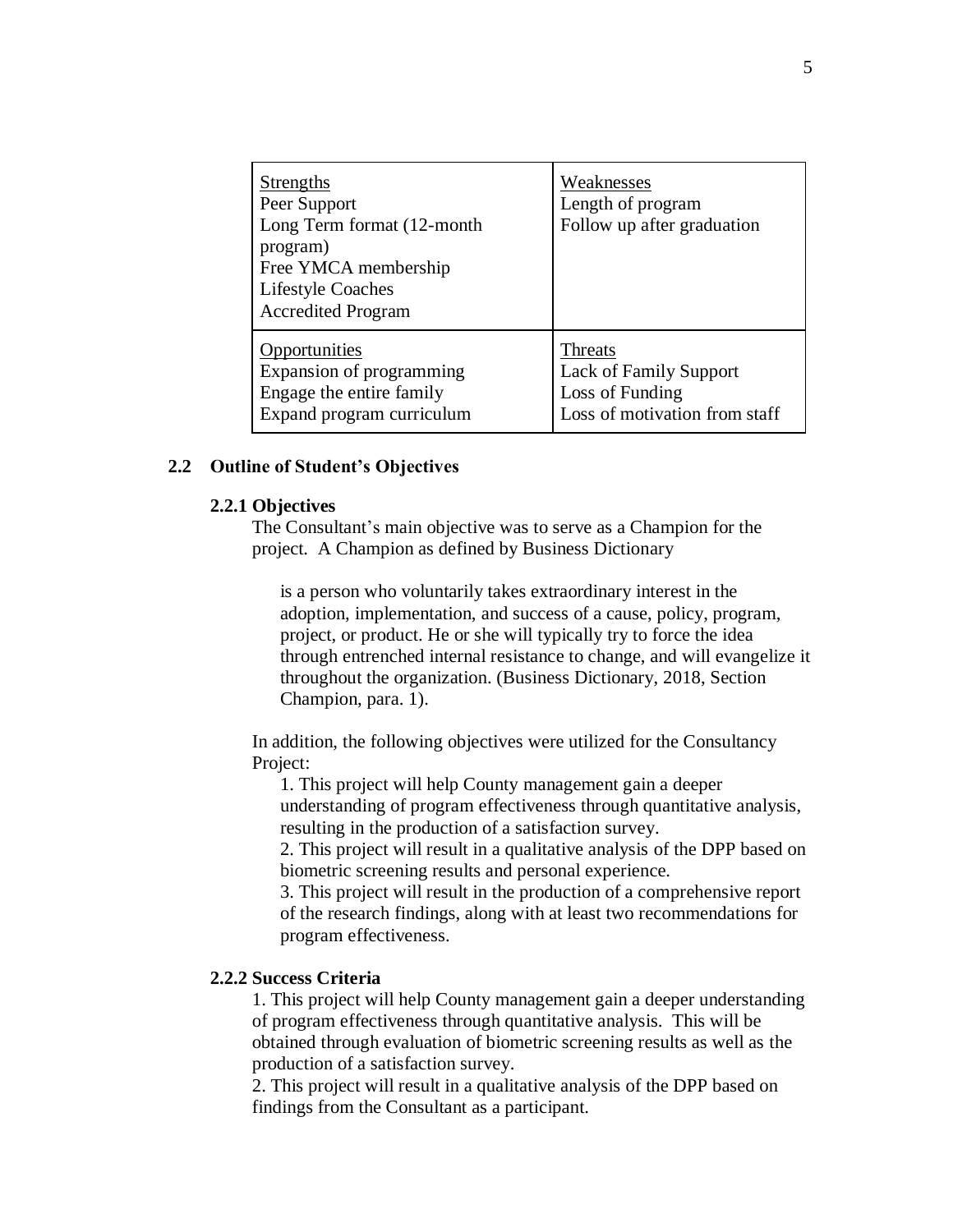3. This project will result in the production of a comprehensive report of the research findings, along with at least two recommended solutions for program effectiveness identified by the end of July 2018.

#### **2.2.3 Risks**

Student risks were minimal as the project was supported by the County Manager with approval from the Board of County Commissioners; however, the following risks were considered in relation to program participation: funding for continuation of the program; the hope for positive results in biometric screening reports; and the resistance of program participants to follow the program as outlined by the Coach. It is assumed that participants in the program will accept the education and training by the lifestyle coaches, while making positive lifestyle modifications. There is also an assumption that the project will lower the health care costs of the County.

Last, a risk that was not considered but became apparent is the lack of interest in the program from County administration. Due to a change in administration, other issues took precedent.

See Section 9.1 for Risk Table.

#### **2.3 Definitive Scope Statement**

The project evaluated the impact of the program in relation to biometric screening results. The scope of this project was limited to survey data and direct savings costs in relation to the program benefits, which led to the question, should the County renew its contract with the YMCA as a provider of the diabetes program?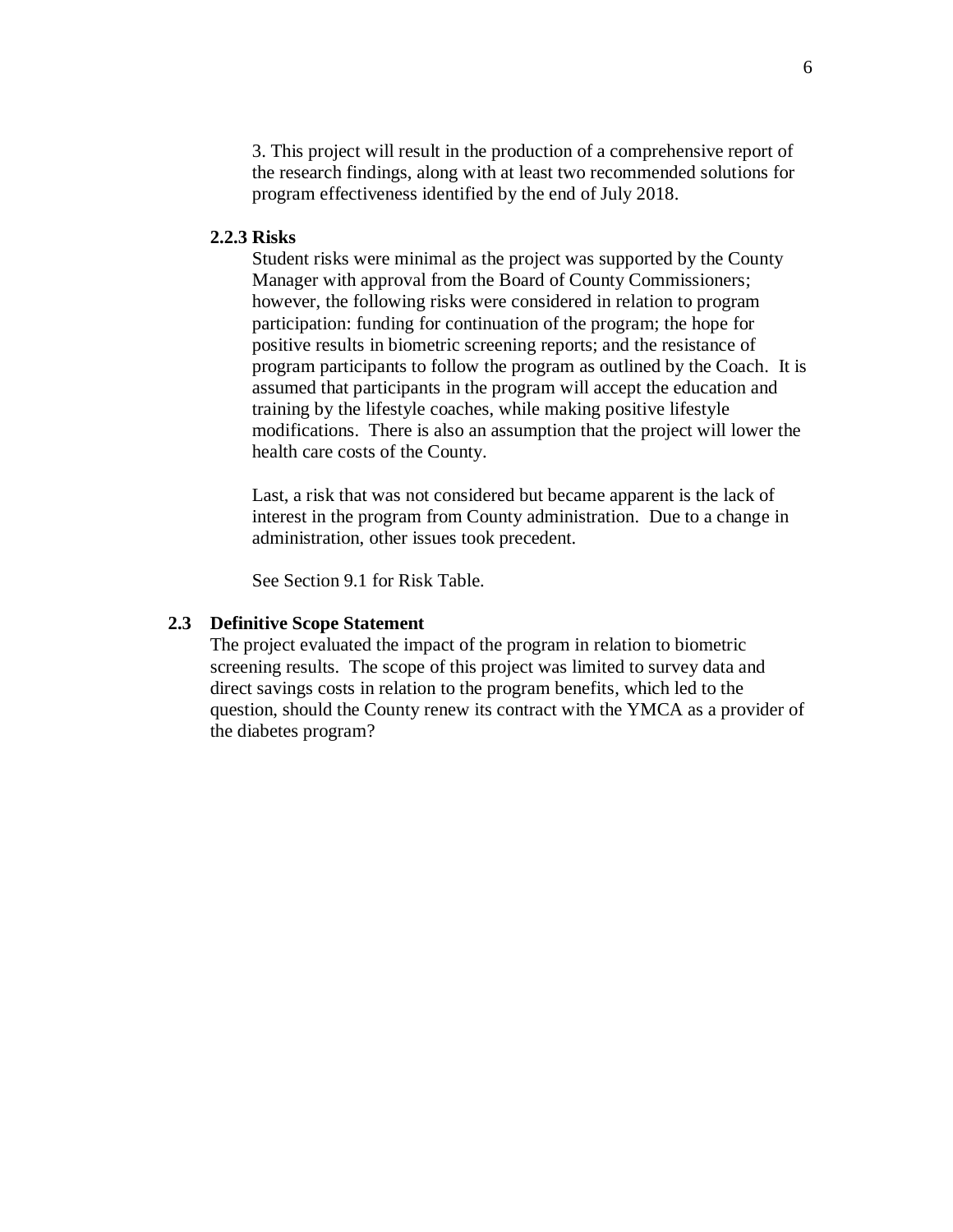#### **3 Deliverables**

#### **3.1 To Partnering Organization**

The outputs of the project were the cost savings the County would receive if employees followed the program model.

#### **Deliverables/Benefits/Outputs of the Project**

The projected organizational deliverables or outputs of the project included

- 1. A decrease in overall employee health-related costs
- 2. To delay/reduce incidences of type II diabetes
- 3. To enhance the County employee wellness program
- 4. To inform, educate, and engage staff and stakeholders continually about diabetes.
- 5. To improve the health and well-being of Cleveland County staff with the goal of affecting the County as a whole, especially people most in need of support and assistance, emphasizing education and prevention and optimal human service delivery.
- 6. To identify, collaborate, and coordinate with existing community resources.
- 7. To reduce the incidences of diabetes within County government and improve the quality of life for people living with diabetes.
- 8. To seek new partnerships and/or leverage relationships to assess and plan for new resources targeting unmet needs.
- 9. Seek more opportunities to involve and integrate County departments in collaborative service delivery.

## **3.2 From Student**

As a program participant, the Consultant is provided the health benefits of the program.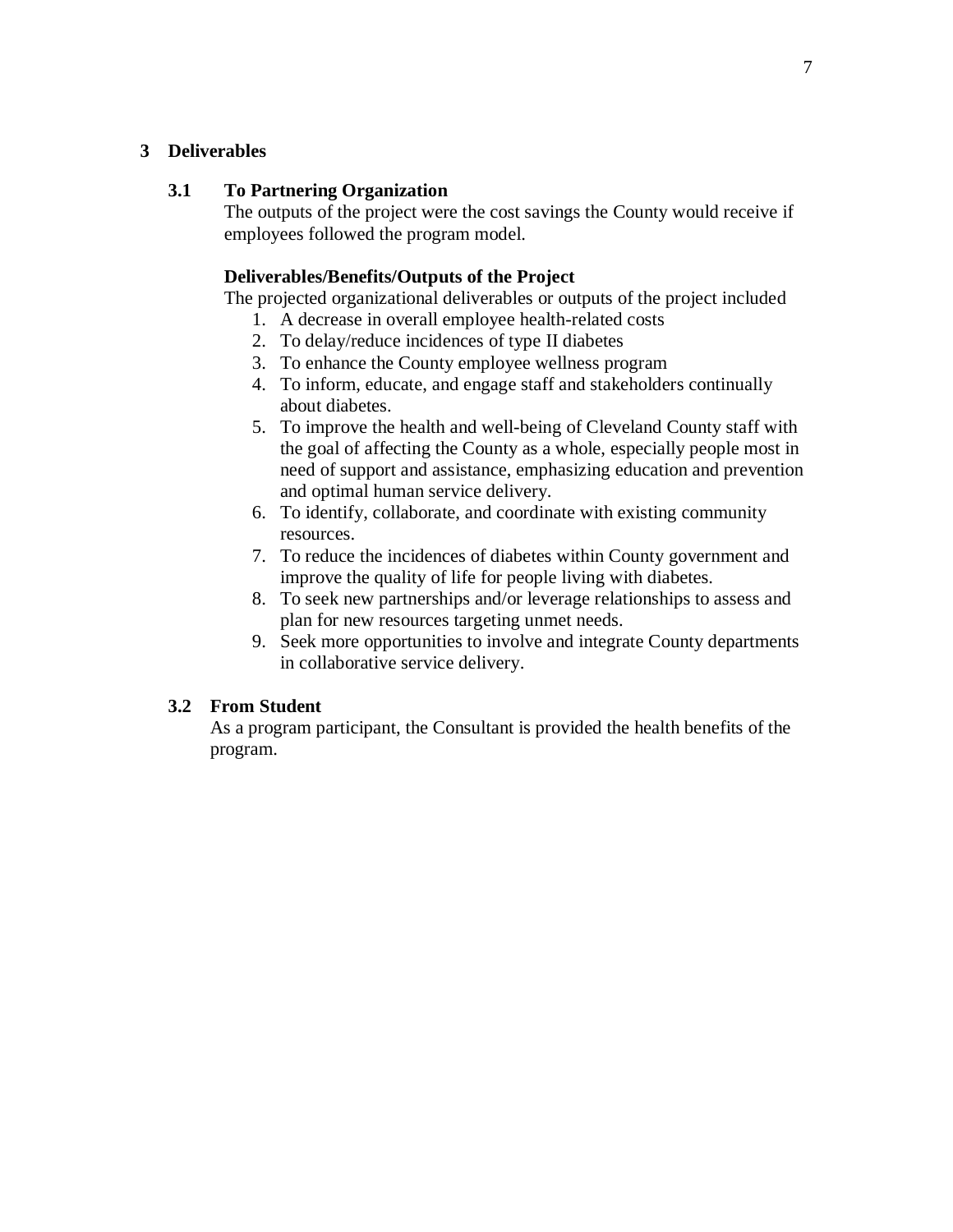# **4 Project Approach**

# **4.1 Project Lifecycle Processes**

# *Phase One -- 12-month period (Program Inception)*

| Project Lifecycle<br>Process | Outcome                                                                                  |
|------------------------------|------------------------------------------------------------------------------------------|
| Stage 1                      | Initial meeting County Management and CEO of YMCA                                        |
| Stage 2                      | Follow up meetings County Management, HR Staff, and<br><b>YMCA</b> (Several Occurrences) |
| Stage 3                      | Research/Benefits/Cost Analysis                                                          |
| Stage 4                      | Incorporation into County Benefits program                                               |
| Stage 5                      | Assess and Reassess                                                                      |
| Stage 6                      | Analyze program participant survey data                                                  |
| Stage 7                      | Analyze biometric screening results and cost savings                                     |
| Stage 8                      | Assess and Reassess                                                                      |

# *Phase 2 (Program Participants)*

| Stage 1 | <b>Biometric Screenings</b>                        |
|---------|----------------------------------------------------|
| Stage 2 | Program Participants informed of screening results |
| Stage 3 | Program begins (weekly sessions)                   |
| Stage 4 | Introduction of modified eating                    |
| Stage 5 | Introduction of physical fitness                   |
| Stage 6 | Weekly to biweekly sessions                        |
| Stage 7 | Biweekly to Monthly sessions                       |
| Stage 8 | Program Ends                                       |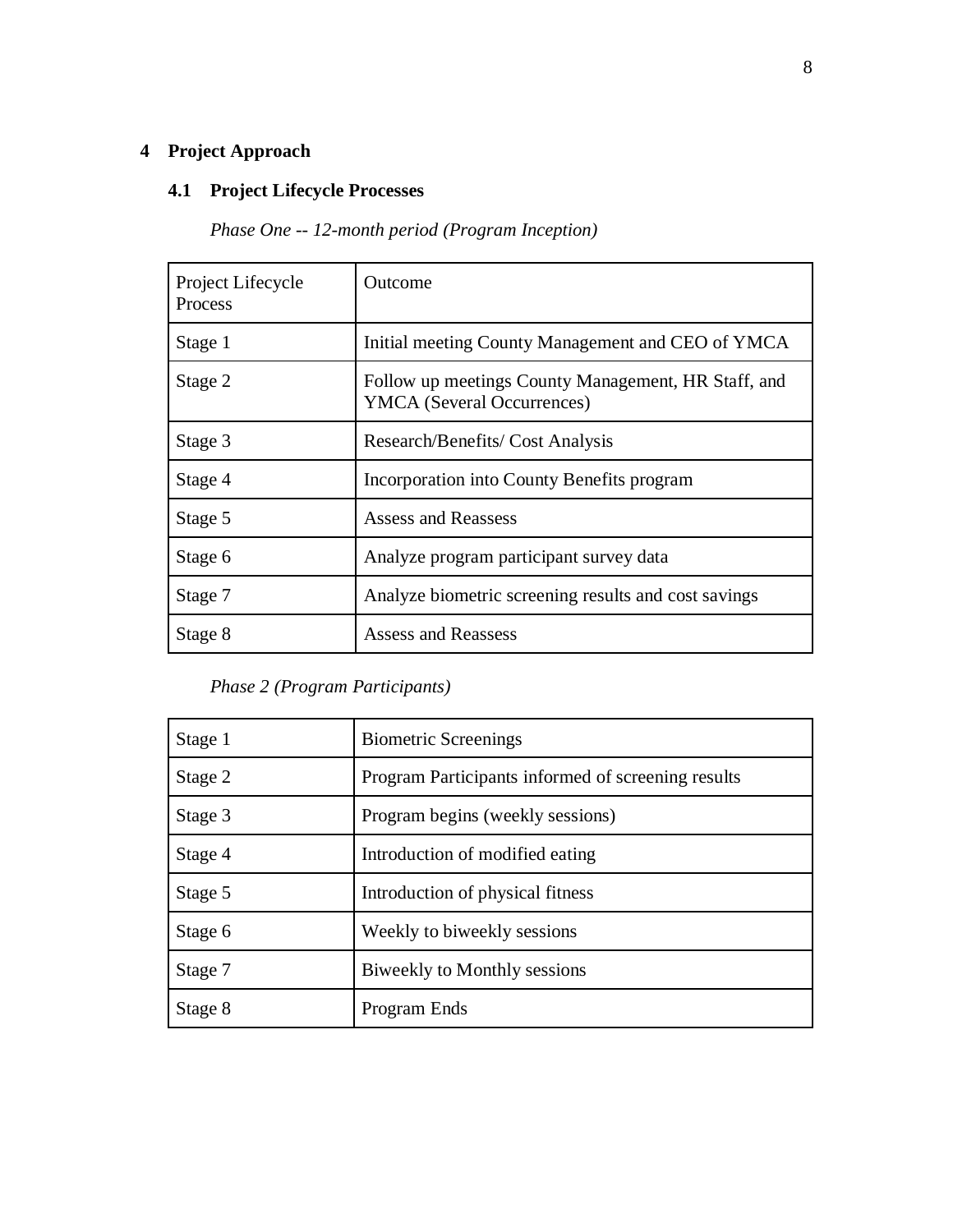#### **4.2 Project Management Processes**

Meetings are held as needed with the County management leadership team along with YMCA management for program updates and changes needed to improve the program.

#### **4.3 Project Support Processes**

The County Manager, Human Resource Director, YMCA CEO, and wellness director were all vital supports for the Consultant during the process.

The Consultant participated in a steering committee meeting, Channel 19 news interview, YMCA Executive Board meeting and Board of County Commissioners meeting to address the program benefits.

#### **4.4 Organization**

#### **4.4.1 Project Team**

Project Team consisted of

- County Manager
- Community Service Director/Assistant County Manager
- Human Resource Director
- CEO Cleveland County YMCA
- YMCA Wellness Director
- Consultant

#### **4.4.2 Mapping Between <Organization> and Student**

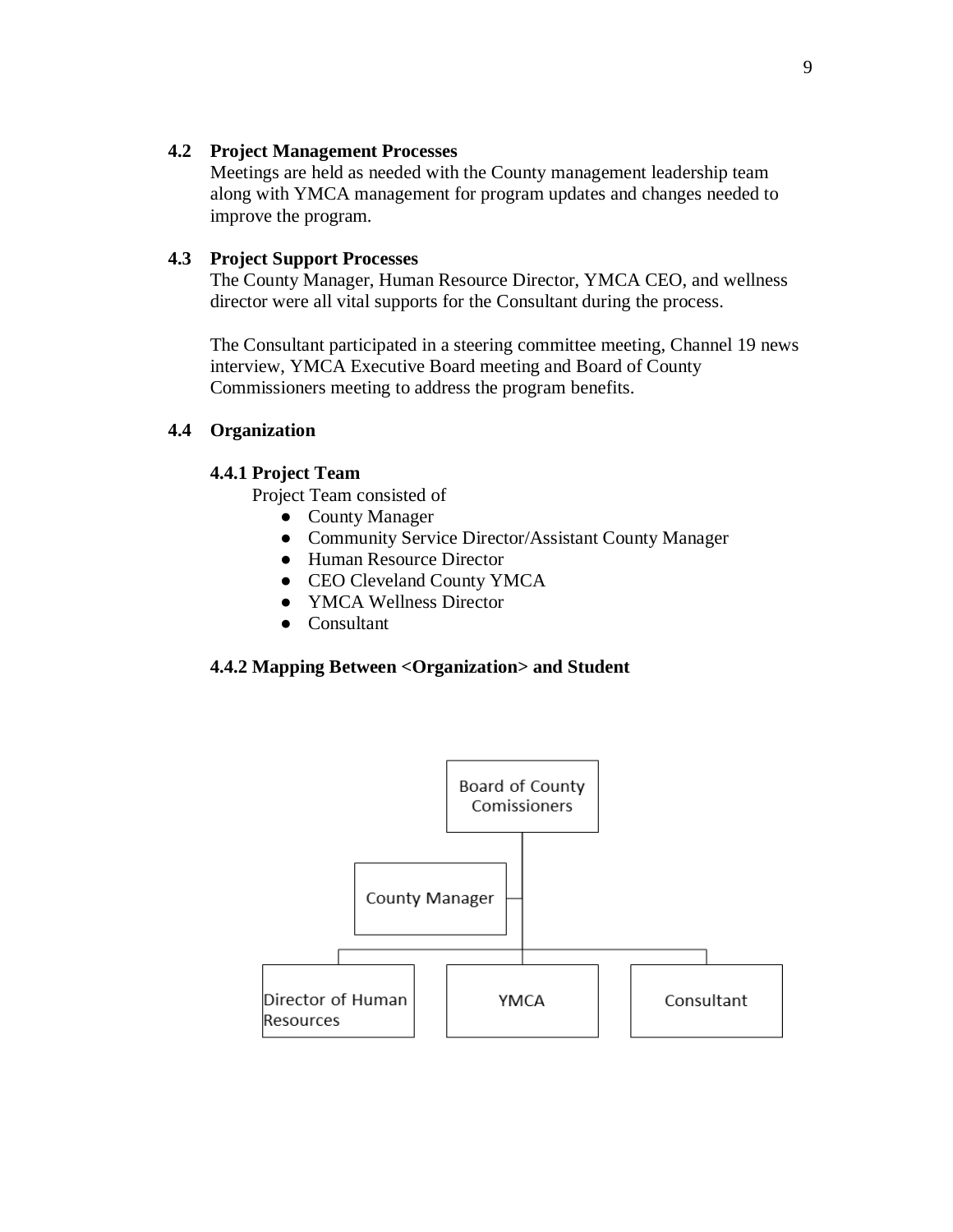# **5 Communications Plan**

| Stakeholder                                 | Information<br>Needed        | Rationale                             | Timeline         | Delivery    |
|---------------------------------------------|------------------------------|---------------------------------------|------------------|-------------|
| Cleveland<br>County                         | -Expected<br><b>Benefits</b> | -Provides<br>summary of               | June 2015        | August 2015 |
| Government<br><b>Diabetes</b><br>Prevention | -Financial<br>Plan           | benefits<br>-Describes<br>cost saving | <b>July 2015</b> | August 2015 |
| Program<br>Consultant and<br>Participant    | -Employee<br>Survey          | analysis<br>-Provides<br>quantitative | June 2015        | August 2015 |
|                                             | -Quality<br>Assurance        | data<br>-Explains<br>quality          | June 2015        | August 2015 |
|                                             | Plan<br>-Performance         | assurance<br>process<br>-For          | June 2015        | August 2015 |
|                                             | Plan                         | continuous<br>quality<br>improvement  |                  |             |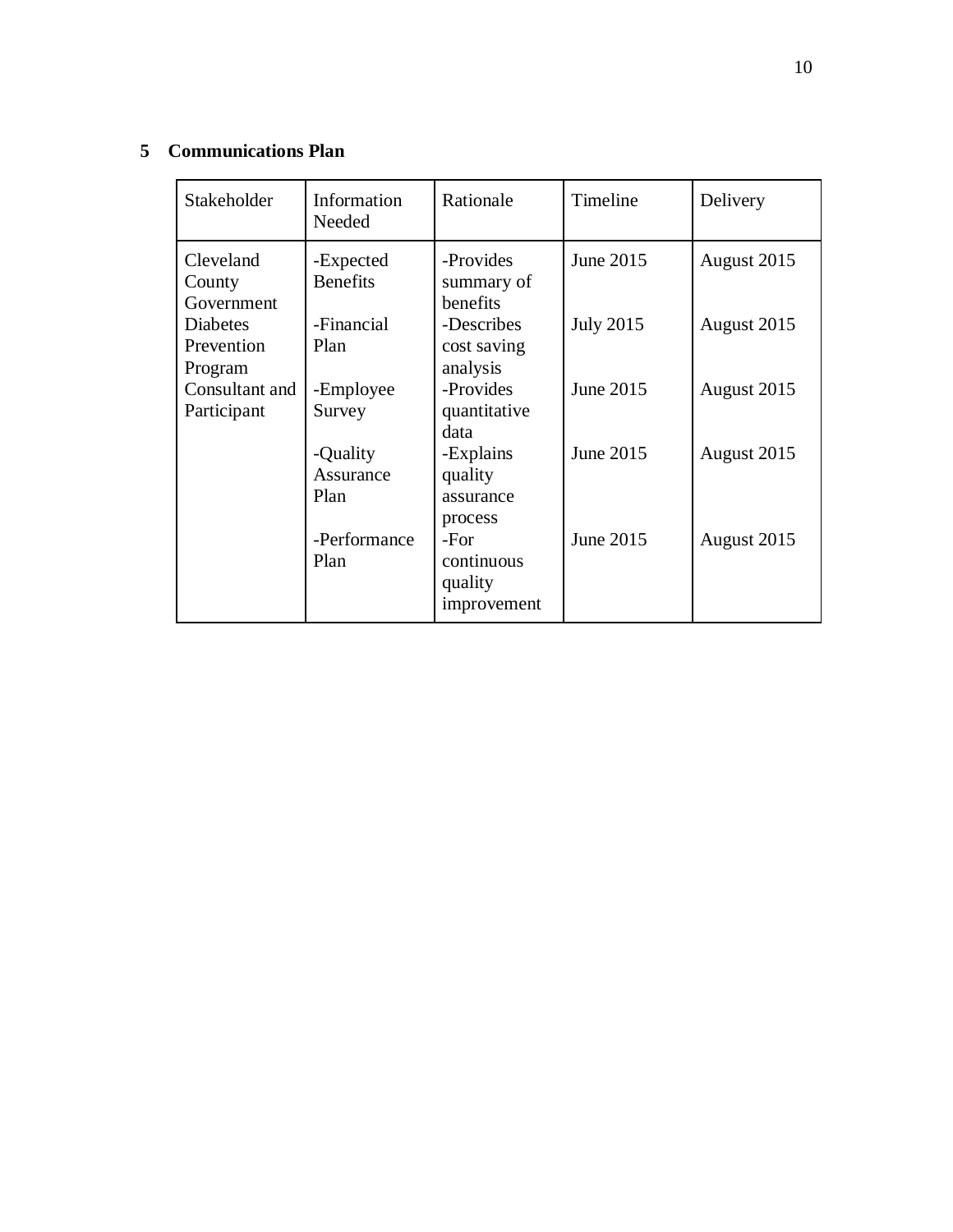# **6 Work Plan**

# **6.1 Work Breakdown Structure**

| Objective                              | <b>Task</b>                                         | Sub-Task                          | <b>Begin Date</b> | <b>End Date</b>   |
|----------------------------------------|-----------------------------------------------------|-----------------------------------|-------------------|-------------------|
| 1. Participation in the<br>DPP program |                                                     |                                   |                   |                   |
|                                        | Begin Program                                       | <b>First Class</b>                | August 2014       | May 2015          |
|                                        |                                                     | <b>Modified Eating</b>            | October 2014      | May 2015          |
|                                        |                                                     | Physical<br>Activity              | January 2015      | May 2015          |
|                                        |                                                     | Biometric<br>Screening<br>results | April 2014        | April 2015        |
| 2. Communications plan                 | Create a<br>communication<br>plan for the<br>County | Appendix D                        | August 2016       | <b>July 2018</b>  |
| 3. Participant in benefit<br>meetings  | Steering<br>committee<br>meeting                    | Speaker                           | <b>July 2015</b>  | <b>July 2015</b>  |
|                                        | Channel 19 news                                     | Interview                         | August 2015       | September<br>2015 |
|                                        | County<br>Commissioners<br>meeting                  | Speaker                           | September 2015    | September<br>2015 |
|                                        | <b>YMCA</b> Executive<br>Board meeting<br>speaker   | Speaker                           | January 2016      | January 2016      |
| 5. Compile data                        | Analyze Data<br>including personal<br>health gains  |                                   | <b>July 2015</b>  | <b>July 2018</b>  |

# **6.2 Resources**

Reference Section 6.1.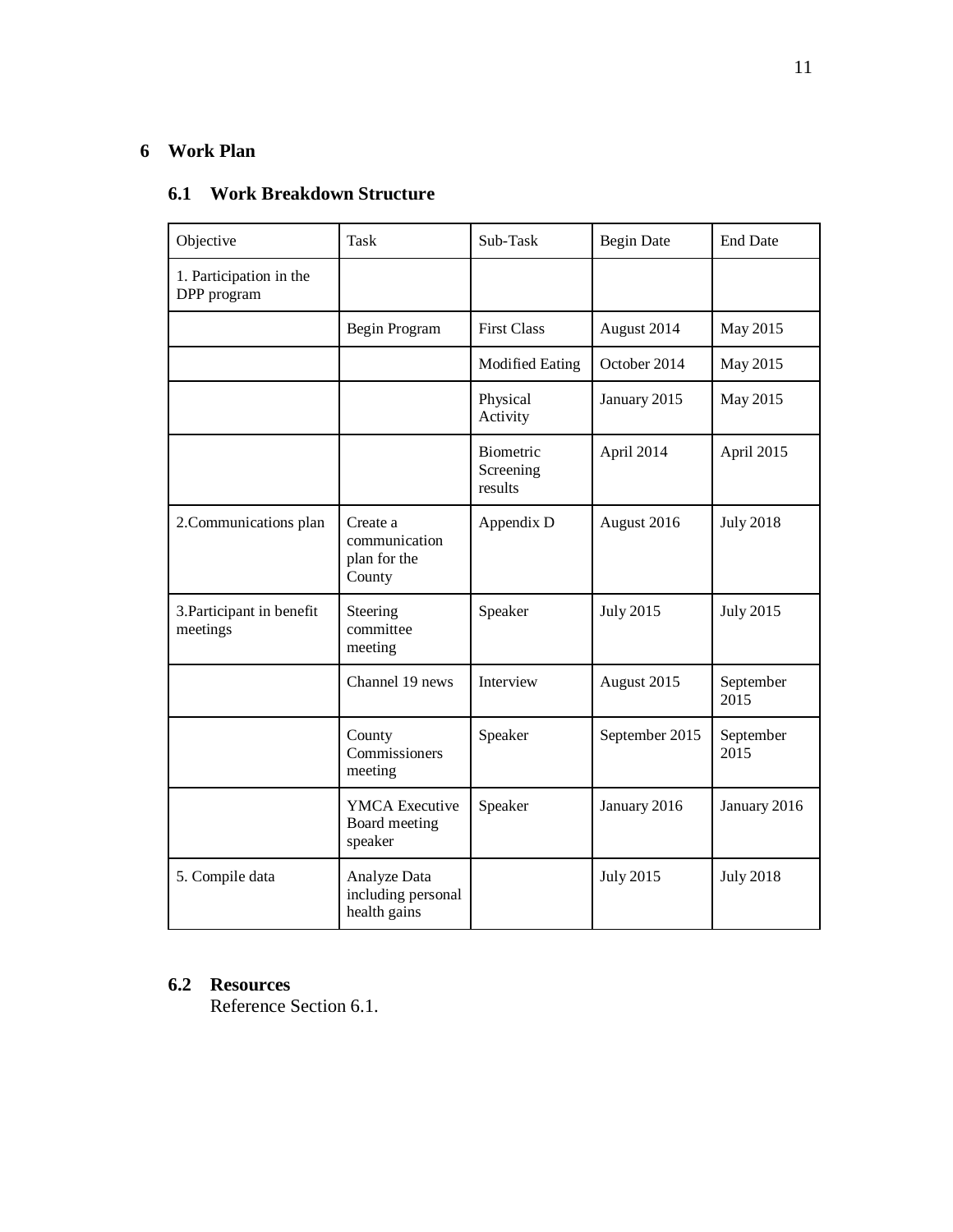# **7 Milestones**

| <b>Milestone</b> | <b>Title</b>                                 | <b>Forecast date</b> |
|------------------|----------------------------------------------|----------------------|
| <b>Number</b>    |                                              |                      |
| $\mathbf{1}$     | Develop a detailed statement of purpose of   | December 2015        |
|                  | the project including a clear and            |                      |
|                  | comprehensive problem statement.             |                      |
| $\overline{2}$   | Consultancy project objectives, expressed in | May 2016             |
|                  | terms that are measurable (SMART             |                      |
|                  | objectives)                                  |                      |
| 3                | Develop the scope, boundaries, and           | May 2016             |
|                  | organizations, processes, and systems        |                      |
|                  | impacted                                     |                      |
| $\overline{4}$   | Develop a summary of the business benefits   | December 2016        |
|                  | that are expected                            |                      |
| 5                | Develop a Risk Assessment based in the       | May 2017             |
|                  | initial summary of the anticipates risks     |                      |
|                  | associated with the consulting project.      |                      |
| 6                | Develop a detailed summary of the key facts  | May 2017             |
|                  | upon which the consulting project will be    |                      |
|                  | planned and executed                         |                      |
| 7                | Develop a detailed outline of a project plan | August 2017          |
|                  | including specific strategies, activities,   |                      |
|                  | timelines, responsibilities, expected        |                      |
|                  | outcomes, and results (to date)              |                      |
| 8                | <b>Estimated Budget</b>                      | December 2017        |
| 9                | Develop a quality assurance plan which       | May 2018             |
|                  | includes actions to measure the              |                      |
|                  | effectiveness of project plan phases         |                      |
| 10               | Track and document overall plan              | <b>July 2018</b>     |
|                  | performances                                 |                      |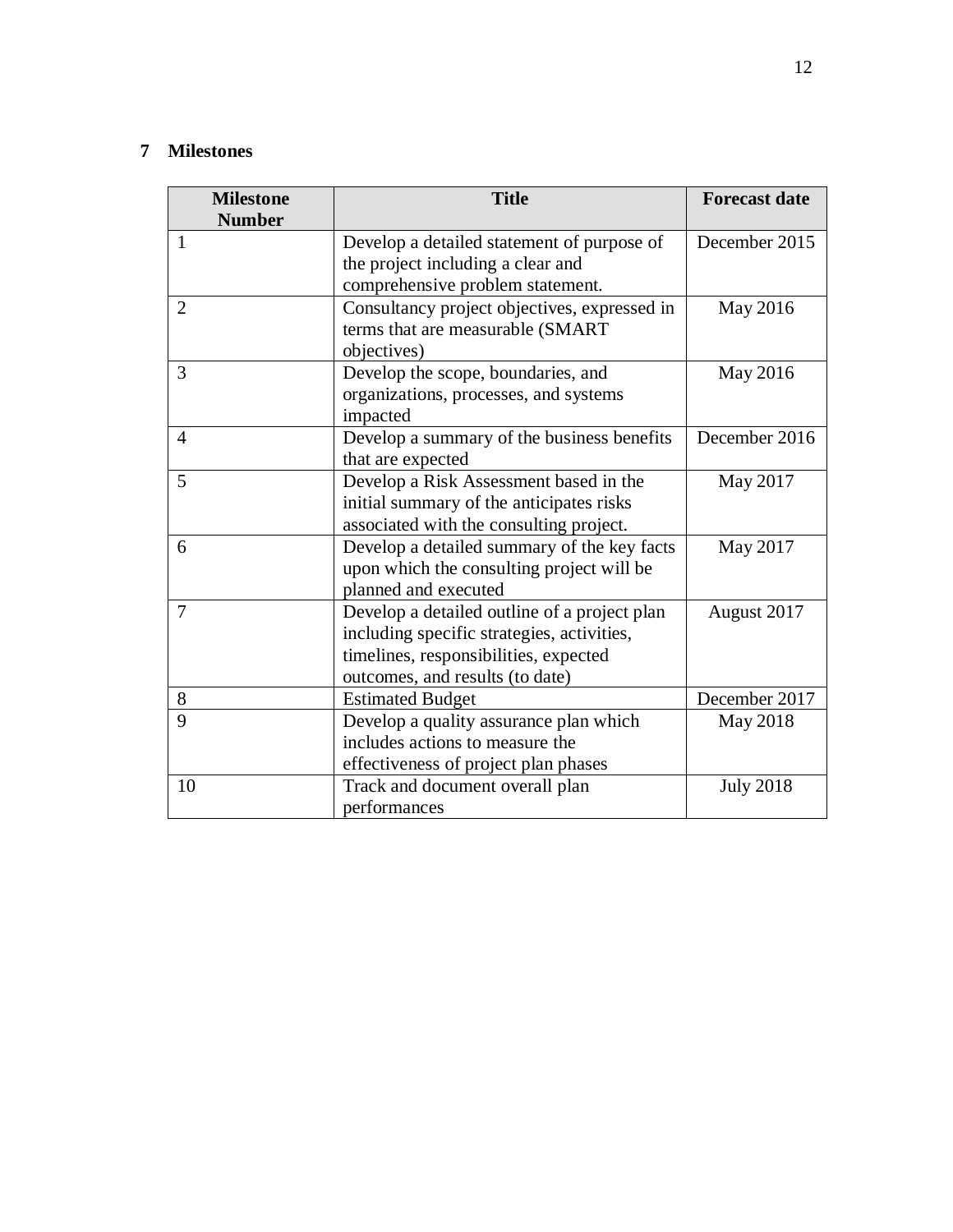# **8 Metrics and Results**

Cleveland County employs roughly 800 individuals. The annual biometric screening event took place in April 2015, giving the following aggregate results:

- 77 employees moved from the prediabetes range glucose to normal range glucose
- 246 employees improved the A1c metric (blood glucose)

The County is self-insured, and the number of health claims has stabilized since a spike in the 2013-2014 fiscal year:

- In 2014, \$950,000 was allocated to the health plan. In 2015, \$400,000 was allocated. This is a \$550,000 reduction in costs.
- In 2014, \$750,000 was allocated to employee compensation. In 2015, \$2,000,000 was allocated. This is a \$1,250,000 increase that was utilized for compensation.

See Appendix A.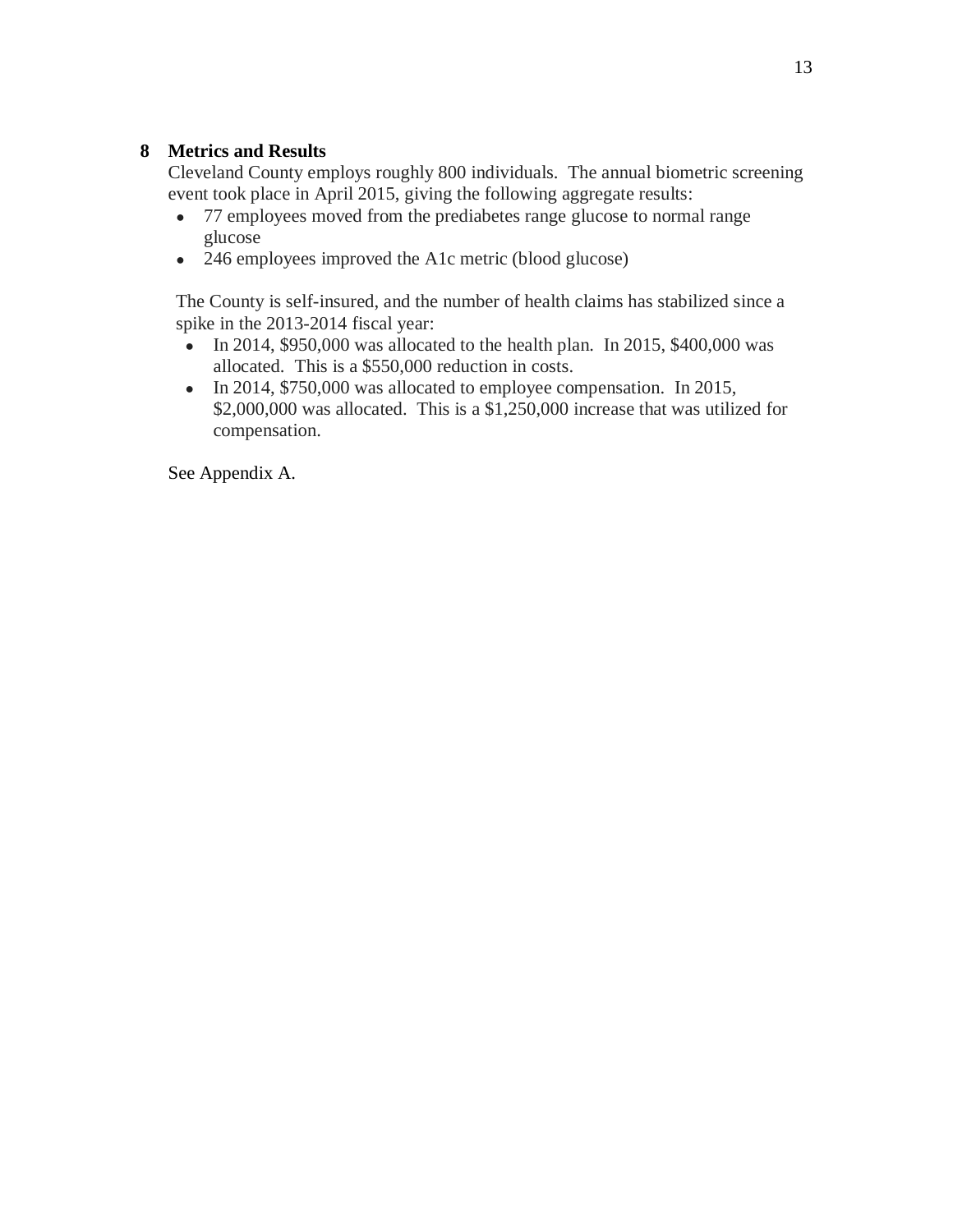#### **9 Risks, Constraints, Assumptions**

#### **9.1 Risks and Constraints**

During the risk assessment stage of the project, four possible risks became evident. These included resistance of employees to engage in the program, poor implementation, poor attendance, and loss of funding.

| <b>Risk Description</b>              | <b>Mitigation Plan</b><br>Impact                                                              |                                                                               | Likelihood of<br>occurrence |
|--------------------------------------|-----------------------------------------------------------------------------------------------|-------------------------------------------------------------------------------|-----------------------------|
| Resistance of<br>employee engagement | One on one meeting<br>with employers; Tailor<br>curriculum to meet the<br>needs of the group. | Increased health<br>care cost:<br>Discourage other<br>program<br>participants | High                        |
| Poor Implementation                  | Peer Observations;<br>Quarterly training<br>meetings.                                         | Loss of<br>engagement from<br>program<br>participants                         | Medium                      |
| Poor Attendance                      | Create a required<br>attendance policy.                                                       | Stabilize<br>attendance                                                       | High                        |
| Loss of Funding                      | Seek grant opportunities.                                                                     | Increased health<br>care cost.                                                | Low                         |

#### **9.2 Assumptions**

Several assumptions were considered.

1. The belief that participants will answer honestly on the satisfaction survey 2. The belief that participants will work the program as outlined in the educational curriculum.

3. The belief that participants will be motivated to utilize skills learned postgraduation.

4. The belief that participants will make changes in their lifestyle and behavior to avoid becoming diabetic.

5. Program would lower health care costs of the County.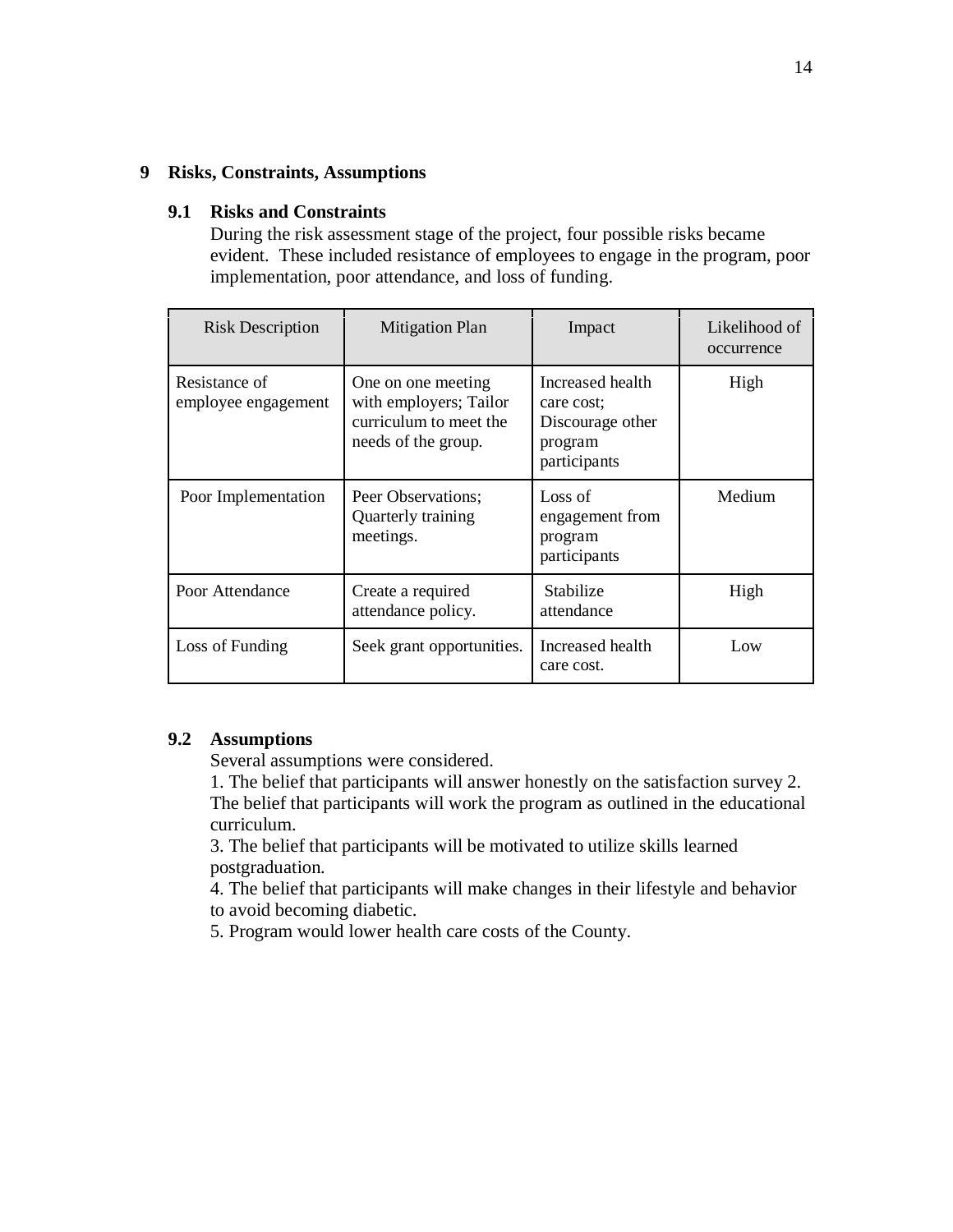#### **10 Financial Plan**

Contractually, Cleveland County Commissioners committed to an investment in the YMCA of \$200,000 per year for 3 years. The cost per program participant was \$429, which included membership to the YMCA; however, it is important to note that the cost of avoidance outweighs any cost that the County incurred during this contractual agreement. Based on statistics from the Center for Disease Control, a person with Type II Diabetes has an average health care cost of \$17,200 a year with \$9,200 of the total utilized for diabetic needs (2014).

Refer to Appendix E.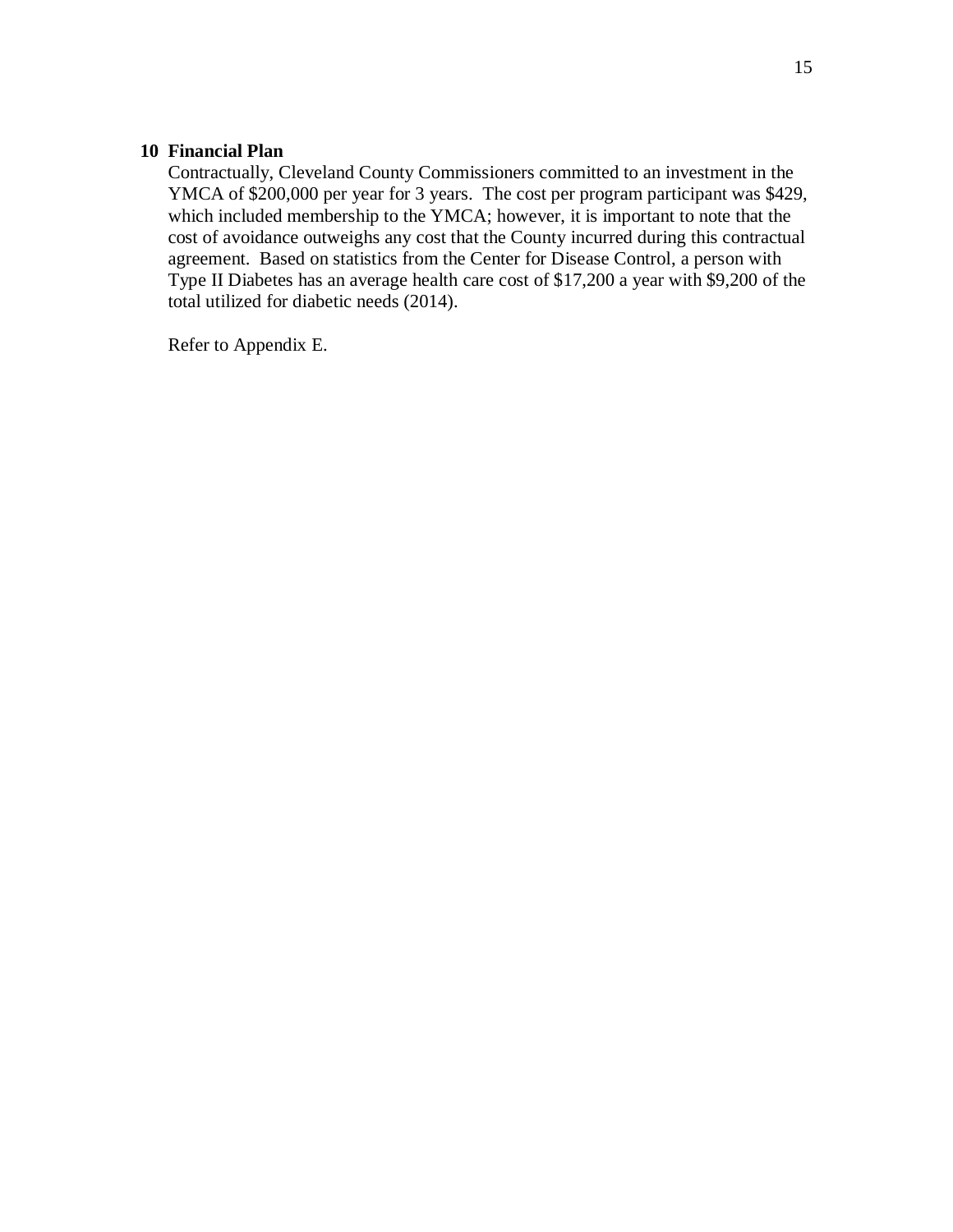#### **11 Quality Assurance Plan**

Continuous progress has been made within the County to address diabetes prevention and diabetes maintenance, due to the program being accredited through the Center for Disease Control. The strategies to address quality assurance in this study were developed in accordance with the Health Impact Pyramid (HIP), illustrated in Figure 1. The HIP "provides a framework for developing public health strategies set by the (CDC) and focuses on the importance of interventions at multiple levels to achieve the greatest impact for program participants" (Freiden, 2010, p. 593).





The Health Care continuum in Figure 2 looks at ways to improve overall health by empowering the person to

Acquire knowledge (what to do); Acquire skills (how to do it), Develop confidence and motivation to perform the appropriate self-care behaviors (want to do it); Develop the problem-solving and coping skills to overcome any barriers to self-care behavior (can do it). (Mulcahy, Peeples, & Tomy 2003, p. 795).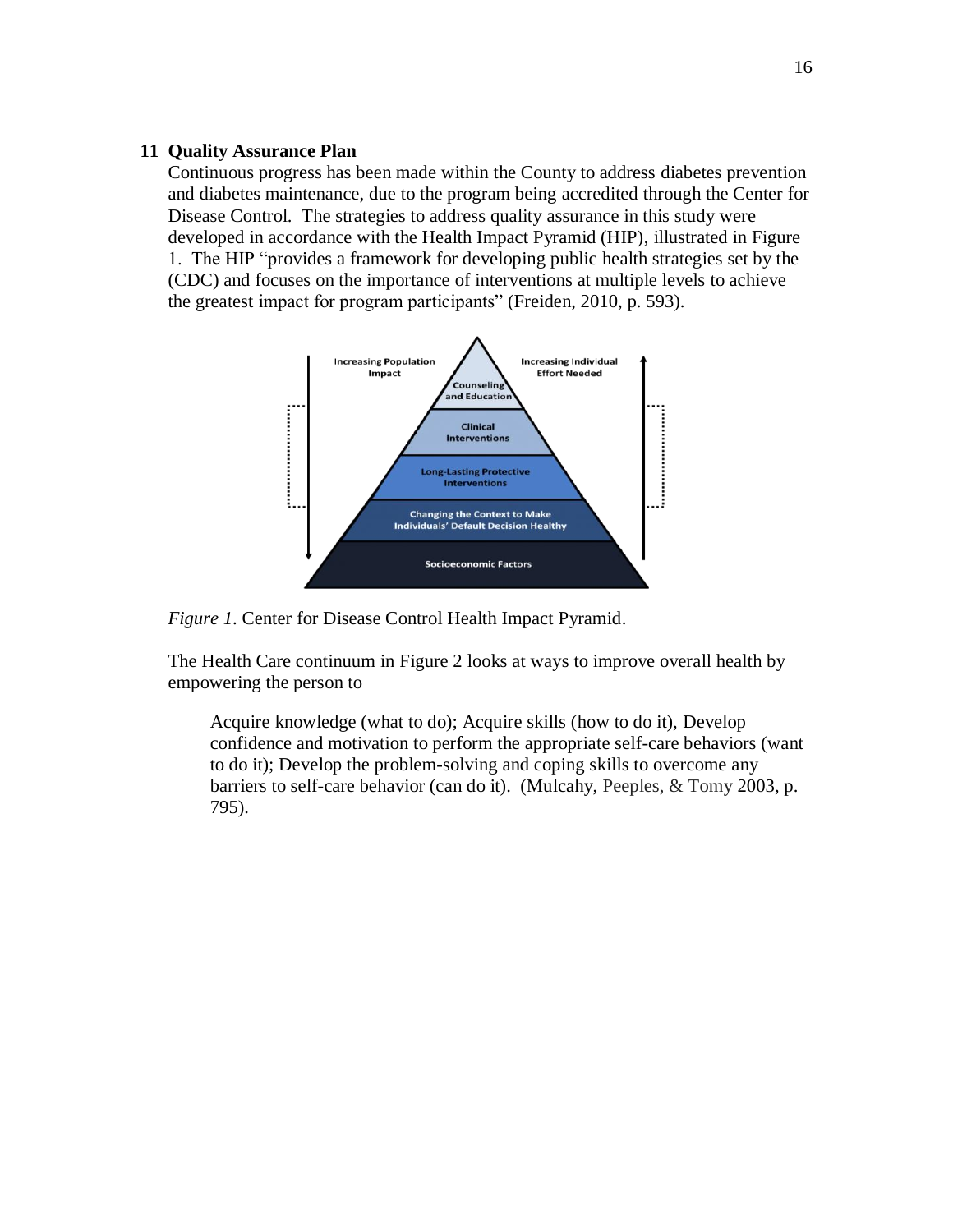

*Figure 2*. American Association of Diabetes Educators Health Care Outcomes Continuum.

Formal quality improvement strategies can lead to improved diabetes outcomes. By measuring and monitoring both process and outcome data on an ongoing basis, we will be able to identify areas of improvement and adjust participant engagement strategies and service offerings accordingly. Evaluation including positive results can contribute to the sustainability of the program. The Institute for Health Care Improvement suggests three fundamental questions that should be answered by a quality improvement process: What are we trying to accomplish? How will we know a change is an improvement? And what changes can we make that will result in an improvement? This can be further illustrated through the Deming Model, Plan, Do, Check, Act as an internal method to aid in the process of quality improvement.



**Plan:** Establish objectives and processes necessary to deliver results. **Do:** Execute the plan and implement the processes. Collect data for analysis. **Check:** Analyze the actual results. **Act:** Identify corrective actions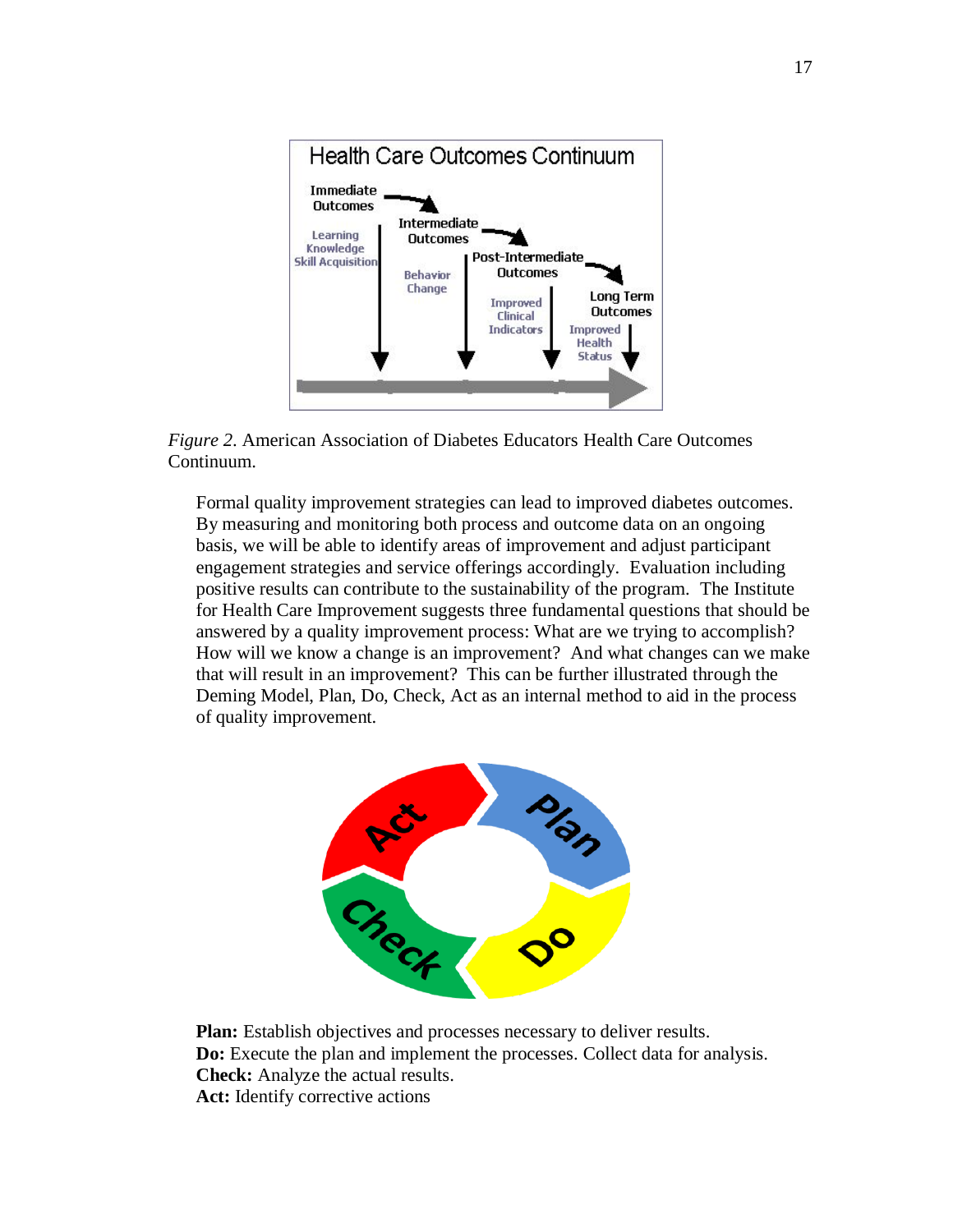#### **References**

- American Diabetes Association. (2016) Diabetes care. Retrieved from http://care.diabetesjournals.org/content/39/Supplement\_1/S13.full-text.pdf
- American Diabetes Association. (2018). Diabetes basics. Retrieved from [www.diabetes.org](http://www.diabetes.org/)
- Centers for Disease Control and Prevention. (2015). Pre-diabetes. Diabetes. Diabetes prevention programs. Retrieved from https://www.cdc.gov/diabetes/basics/diabetes.html
- Champion. BusinessDictionary.com. Retrieved from http://www.businessdictionary.com/definition/champion.html
- Cleveland County Government. (2018). Vision statement. Retrieved from [www.clevelandcounty.com](http://www.clevelandcounty.com/)
- Dubrin, A. (2013). *Leadership, research findings, practice, and skills.* Mason, OH: Cengage Learning.
- Frieden, T. R. (2010). A framework for public health action: The health impact pyramid. *American Journal of Public Health, 100*(4), 590-595. Retrieved from http://doi.org/10.2105/AJPH.2009.185652
- Haas, L. Maryniuk, M., Beck, J., Cox, C., Duker, P., Edwards, L., . . . Youssef, G. (2012). National standards for diabetes self-management education and support. *Diabetes Care, 35*(11), 2393-2401 doi:10.2337/dc12-1707
- Institute for Healthcare Improvement. (2018). Diabetes care. Retrieved from http://www.ihi.org/
- Mulcahy, K., Peeples, M., & Tomy, D. (2003). Diabetes self-management education core outcome measures. *The Diabetes Education Journal, 29,* 768-803.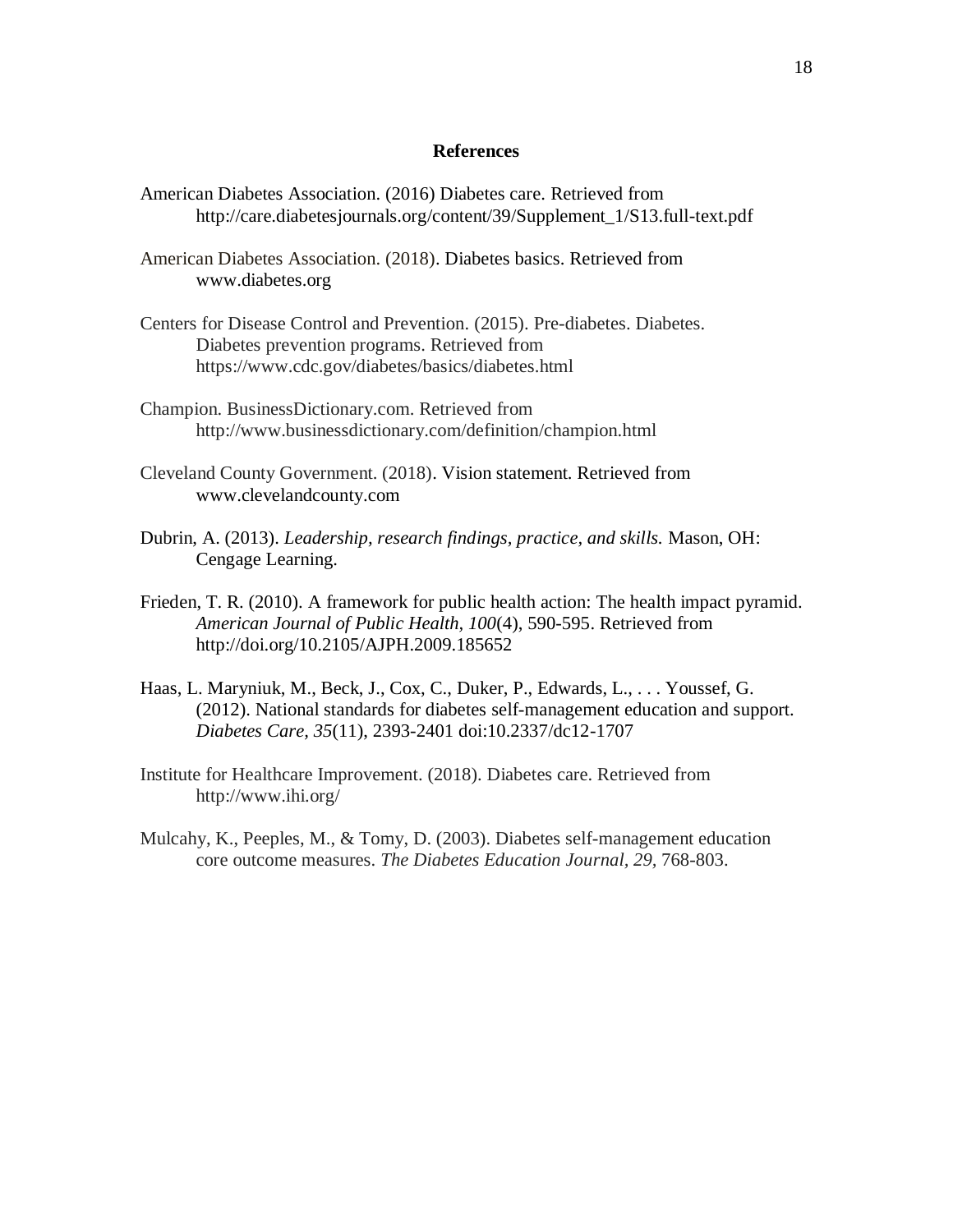#### **Appendix A**

### **1. Program Statistics**

- 185 total participants
	- o 136 Diabetes Prevention participants
	- o 49 Diabetes Control participants
- 22 total classes
	- o 15 Diabetes Prevention
	- o 7 Diabetes Control
- 24 total sessions for each class
	- o 16 weekly sessions
	- o 8 monthly sessions
- 16-week outcomes: YMCA's DPP
	- o Average session attendance 13.9
	- o Average percentage weight loss 3.2%
- End-of-year outcomes: YMCA's DPP
	- o Average session attendance 18.3
	- o Average percentage weight loss 3.7%
	- o Percentage participants achieving at least 5% weight loss 20%
		- Most achieved 7% or greater
		- Highest percentage weight loss without medical intervention – 18%
	- o Average activity minutes for those achieving at least 5% weight loss – 143
- **1,600 aggregate pounds lost**
	- o YMCA'S Diabetes Prevention and Diabetes Control
		- Although the primary objective of the Diabetes Control program was to provide support and build community for those already diagnosed, the participants also worked toward a weight loss goal (when applicable) and a physical activity goal
- **2. Participant Spotlight**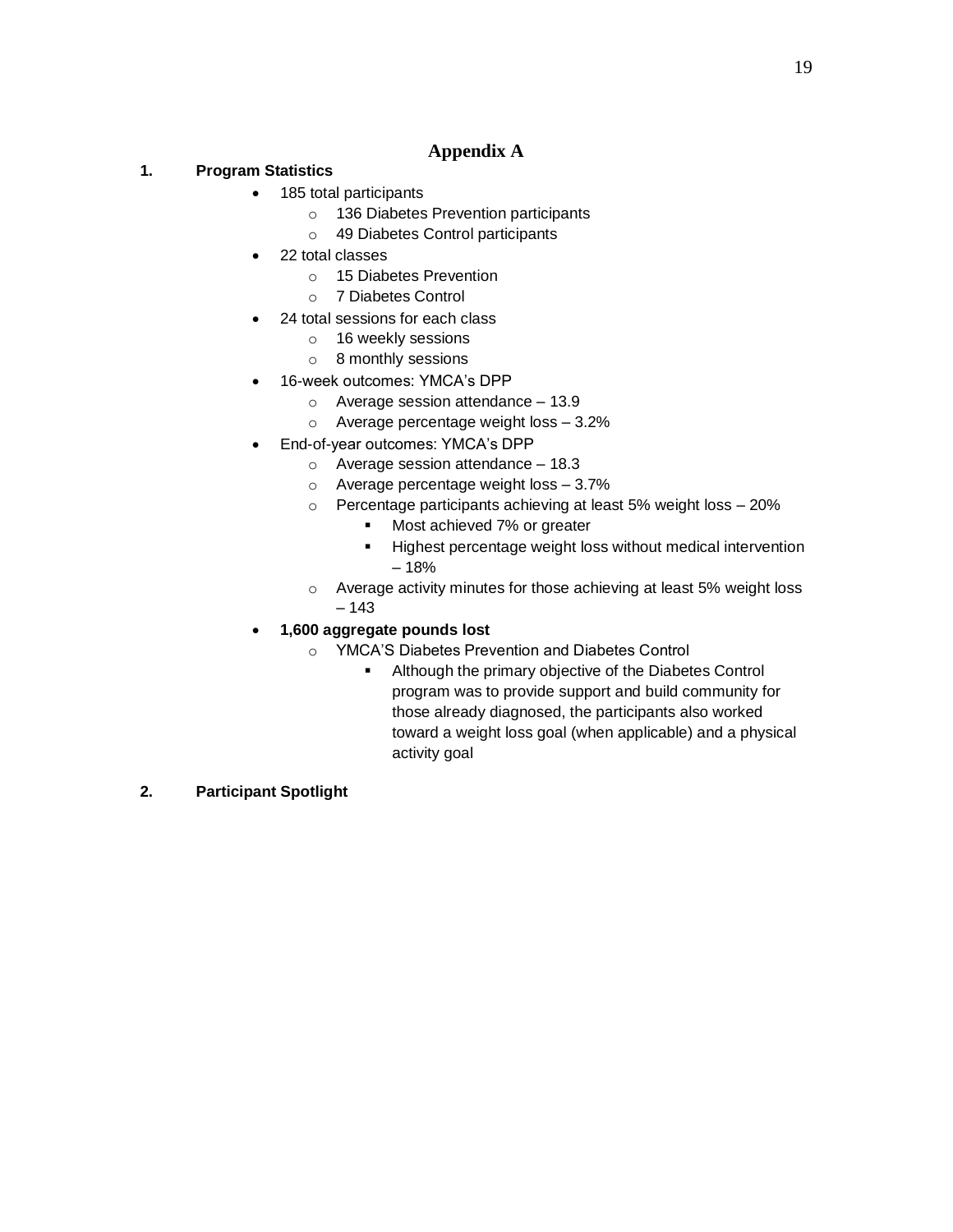#### **3. End-of-Program Survey Results**

- 114 completed surveys received some responses left blank
	- o 62 indicated interest in an ongoing monthly program to provide support and continued resources
	- o Identified those willing to be group leaders
	- o Identified those willing to share experience with others
	- o Anecdotal evidence concerning positive changes in habits/health awareness, accountability, support

### **Please share how strongly you agree or disagree with the following statements about your Lifestyle Coach:**

|                                                                                 | <b>Strongly</b><br>Agree | Agree       | <b>Neutral</b> | <b>Disagree</b> | <b>Strongly</b><br><b>Disagree</b> |
|---------------------------------------------------------------------------------|--------------------------|-------------|----------------|-----------------|------------------------------------|
| Delivers session content                                                        | $83\%$ (95)              | 14\% (16)   | $3\%$ $(3)$    |                 |                                    |
| in a clear manner,<br>ensuring comprehension                                    |                          |             |                |                 |                                    |
| Collects all information<br>necessary for the session<br>in a way that protects | $83\%$ (95)              | 15% (17)    | $2\%$ (2)      |                 |                                    |
| the privacy of<br>participants                                                  |                          |             |                |                 |                                    |
| Refrains from<br>judgmental comments or<br>responses                            | $83\%$ (94)              | $14\%$ (16) | $3\%$ $(3)$    |                 |                                    |
| Consistently provides<br>encouragement                                          | $88\%$ (100)             | 11% (12)    | $2\%$ (2)      |                 |                                    |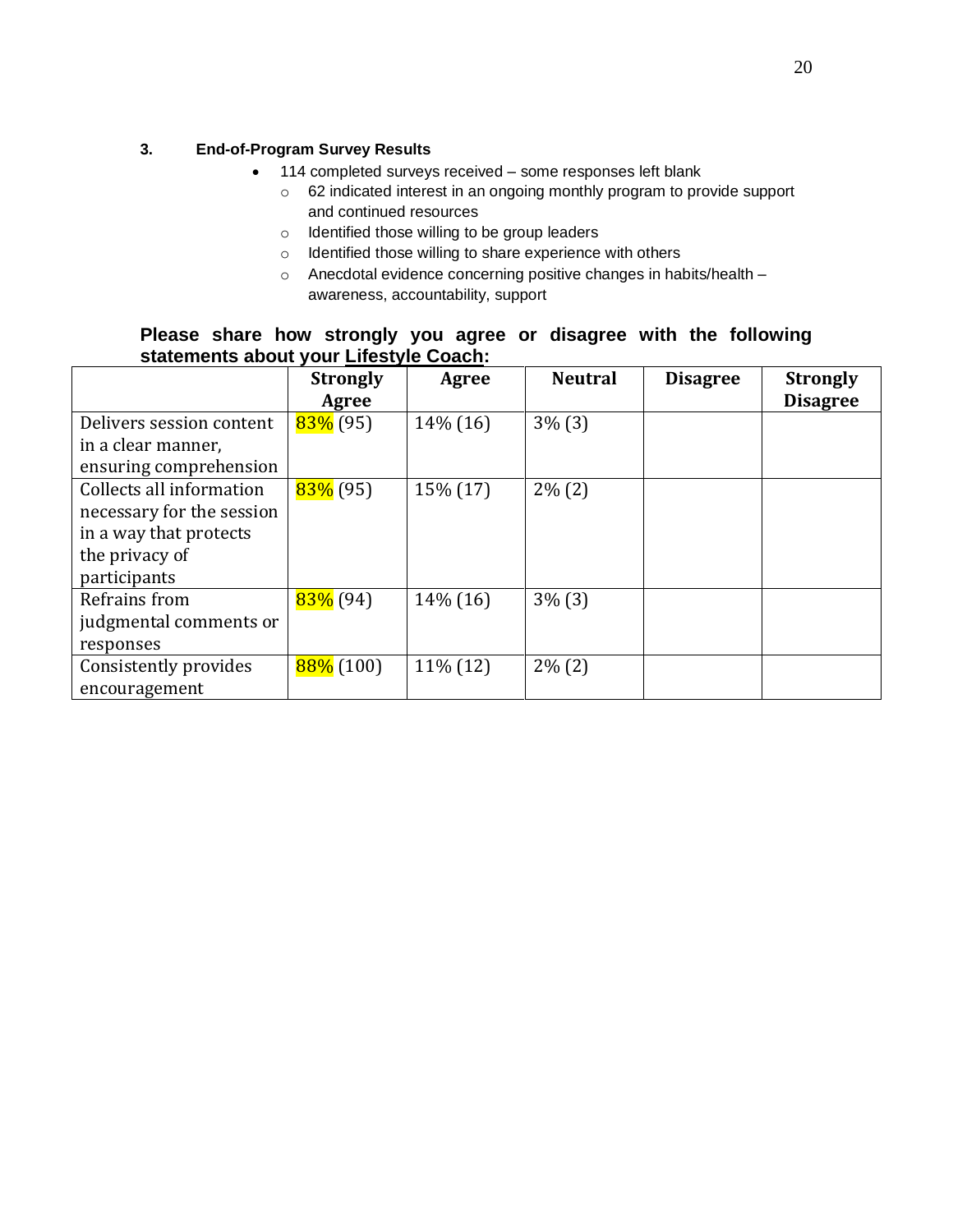|                            | <b>Strongly</b> | Agree       | <b>Neutral</b> | <b>Disagree</b> | <b>Strongly</b> |
|----------------------------|-----------------|-------------|----------------|-----------------|-----------------|
|                            | <b>Agree</b>    |             |                |                 | <b>Disagree</b> |
| I felt supported by all of | $61\%$ (69)     | 26% (30)    | $5\%$ (6)      | $1\%$ $(1)$     |                 |
| the YMCA's Diabetes        |                 |             |                |                 |                 |
| Prevention staff.          |                 |             |                |                 |                 |
| Being part of a            | $44\%$ (50)     | 42% (48)    | 7% (8)         | $1\%$ $(1)$     | $1\%$ $(1)$     |
| supportive group was       |                 |             |                |                 |                 |
| very important to my       |                 |             |                |                 |                 |
| success in this program.   |                 |             |                |                 |                 |
| I will continue to use the | $55\%$ (63)     | 37% (42)    | $2\% (2)$      | $1\%$ $(1)$     |                 |
| skills and tools I gained  |                 |             |                |                 |                 |
| from this program in the   |                 |             |                |                 |                 |
| future.                    |                 |             |                |                 |                 |
| This program has           | $54\%$ (61)     | 33% (38)    | 7% (8)         | $1\%$ $(1)$     | $1\%$ $(1)$     |
| positively impacted my     |                 |             |                |                 |                 |
| health.                    |                 |             |                |                 |                 |
| This program has           | $31\%$ (35)     | $31\%$ (35) | $31\%$ (35)    | $1\%$ $(1)$     | $2\%$ $(2)$     |
| positively affected the    |                 |             |                |                 |                 |
| health of my               |                 |             |                |                 |                 |
| family/loved ones.         |                 |             |                |                 |                 |
| I would recommend this     | $55\%$ (63)     | 30% (34)    | $6\%$ $(7)$    | $3\%$ $(3)$     | $1\%$ $(1)$     |
| program to a friend or     |                 |             |                |                 |                 |
| family member.             |                 |             |                |                 |                 |
| I have developed lasting   | $46\%$ (53)     | 26% (30)    | 24% (27)       | $3\%$ $(3)$     | $1\%$ $(1)$     |
| relationships as a result  |                 |             |                |                 |                 |
| of participating in this   |                 |             |                |                 |                 |
| program.                   |                 |             |                |                 |                 |
| I plan to keep tracking    | $36\%$ (41)     | 27% (31)    | 25% (28)       | $5\%$ (6)       | $2\%$ (2)       |
| what I eat and/or my       |                 |             |                |                 |                 |
| physical activity now      |                 |             |                |                 |                 |
| that the program has       |                 |             |                |                 |                 |
| ended.                     |                 |             |                |                 |                 |

**Please share how strongly you agree or disagree with the following statements about this program:**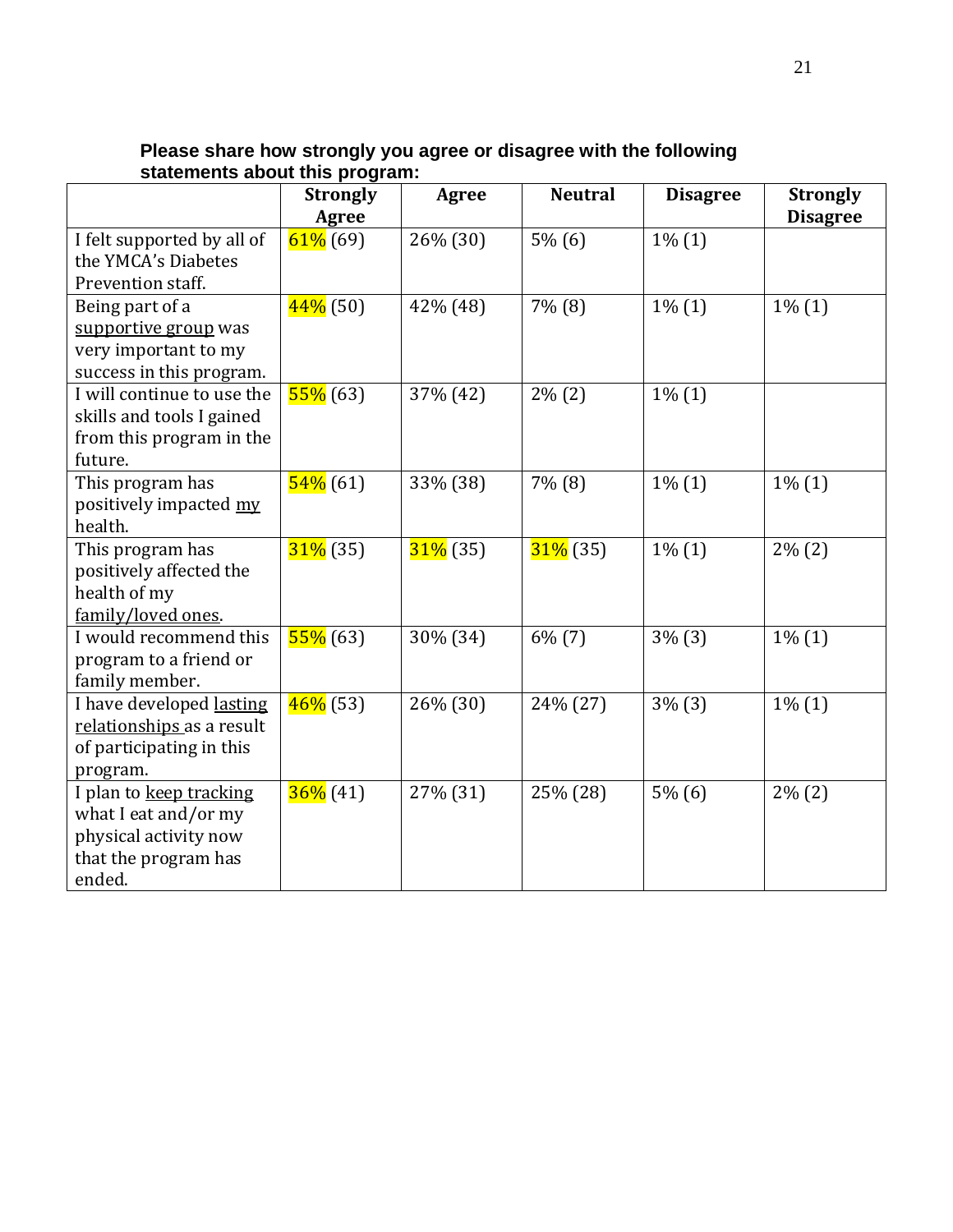#### **Strongly Agree Agree Neutral Disagree Strongly Disagree** Incorporated physical activity into my daily routine  $\frac{44\%}{150}$  (50)  $\frac{139\%}{44}$  (44)  $\frac{14\%}{16}$  (16)  $\frac{13\%}{3}$ Reduced my portion sizes  $43\%$  (49)  $36\%$  (41) 11% (12) 2% (2) Paid more attention to nutrition labels on food/drinks  $\frac{63\%}{1\%}$  (72) 28% (32) 7% (8)  $\qquad$  1% (1) Consistently tracked what I eat/drink  $22\% (25)$   $|33\% (38)$   $|32\% (36)$   $|11\% (13)$   $|3\% (3)$

# **Since participating in the YMCA's Diabetes Prevention and Control Program, I have…**

#### **4. Areas of Opportunity**

- Program structure changes (September 1, 2015)
	- o Sessions 1-16 delivered weekly
	- o Sessions 17-19 delivered every other week
	- o Sessions 20-25 delivered monthly
	- o Physical activity minutes captured at every session, not the first 16
	- o Standardized delivery of sessions 17-25
- Attendance record keeping
	- o Revised attendance policy to reflect structural changes to program
	- o Created Absence Request/Report form to increase employee accountability for each absence
	- o Implemented protocol for sharing information with County HR
- Monitor Lifestyle Coach performance
	- o Observation Assessment Tool<br>
	o Peer observation
	- Peer observation
	- o Quarterly meetings
	- o Continued education
		- Annual HIPAA certification
		- Orientation to Healthy Living at the Y
		- **EXEC** Facilitating Change in Small Groups
		- Lifestyle Coach Skills Refresh
	- o Annual performance reviews based on data
- Support physical activity program goal
	- o Required visit to the YMCA branch with group
	- o Wellness orientation
	- o Mentor/"buddy" system
	- o County employee appreciation day/week
	- o Promote 5K opportunities
- Support specific departments under leadership of health coach
	- o 911 communications

#### **5. Next Steps – January 2016**

- Ongoing support and resources as we recognize the need to continue to focus on wellness initiatives & what happens after the year-long program ends
	- o Foster the established group dynamic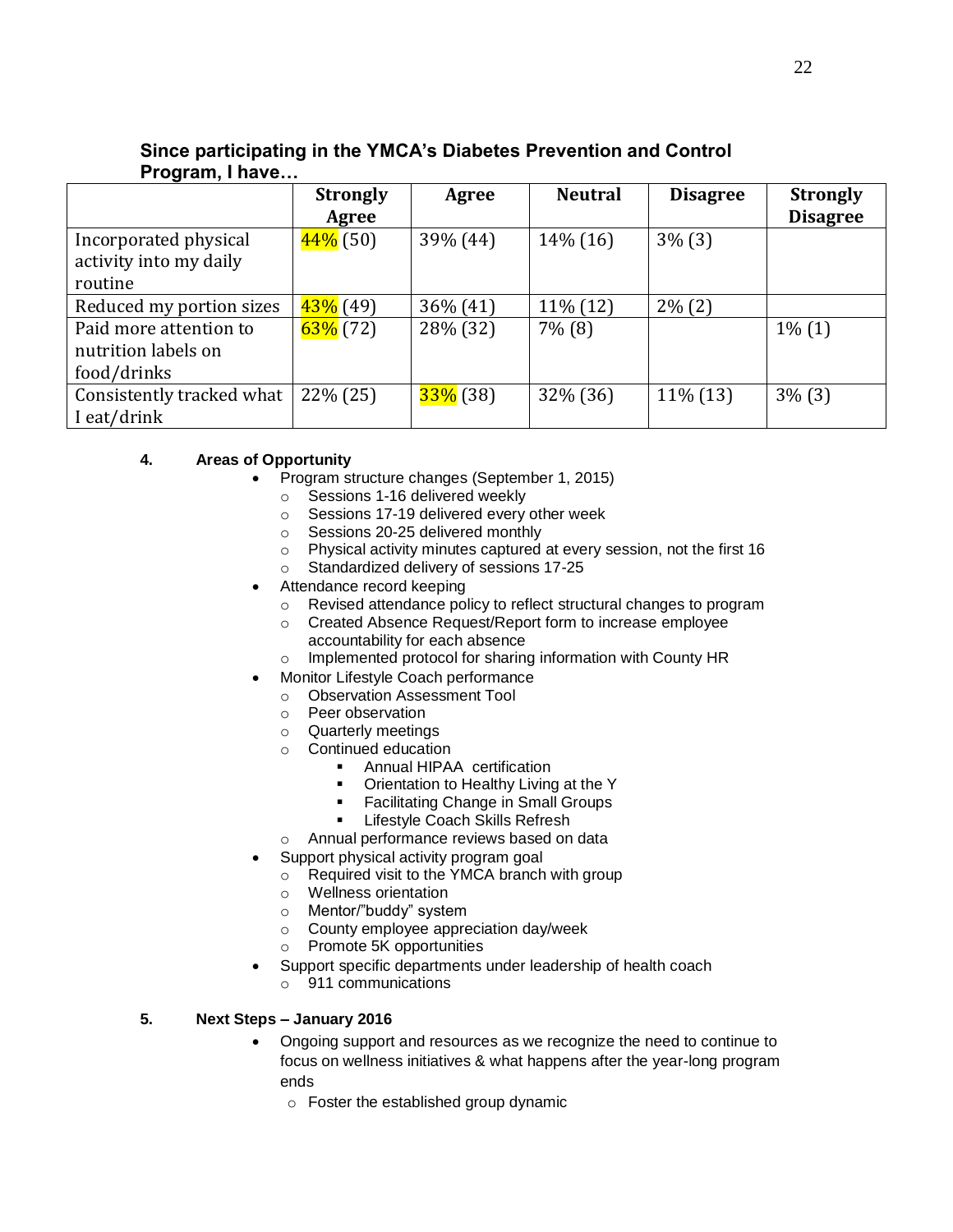- o Hold bi-weekly "check-in" sessions lead by County employees who are "champions" of the program
- o Hold quarterly (or more frequent) seminars, utilizing County resources

Topics Desired (in order of most to least survey responses):

| Dining out/convenience eating   |  |  |
|---------------------------------|--|--|
| Small group personal training   |  |  |
| Stress management               |  |  |
| Cooking demonstrations          |  |  |
| Meal planning on a fixed income |  |  |
| "Biggest Loser" contest         |  |  |
| Couch to 5K training            |  |  |
| Navigating the grocery store    |  |  |
| Reading food labels             |  |  |
| Dispelling health and wellness  |  |  |
| myths                           |  |  |
| Using technology for wellness   |  |  |
| Health "buzz words"             |  |  |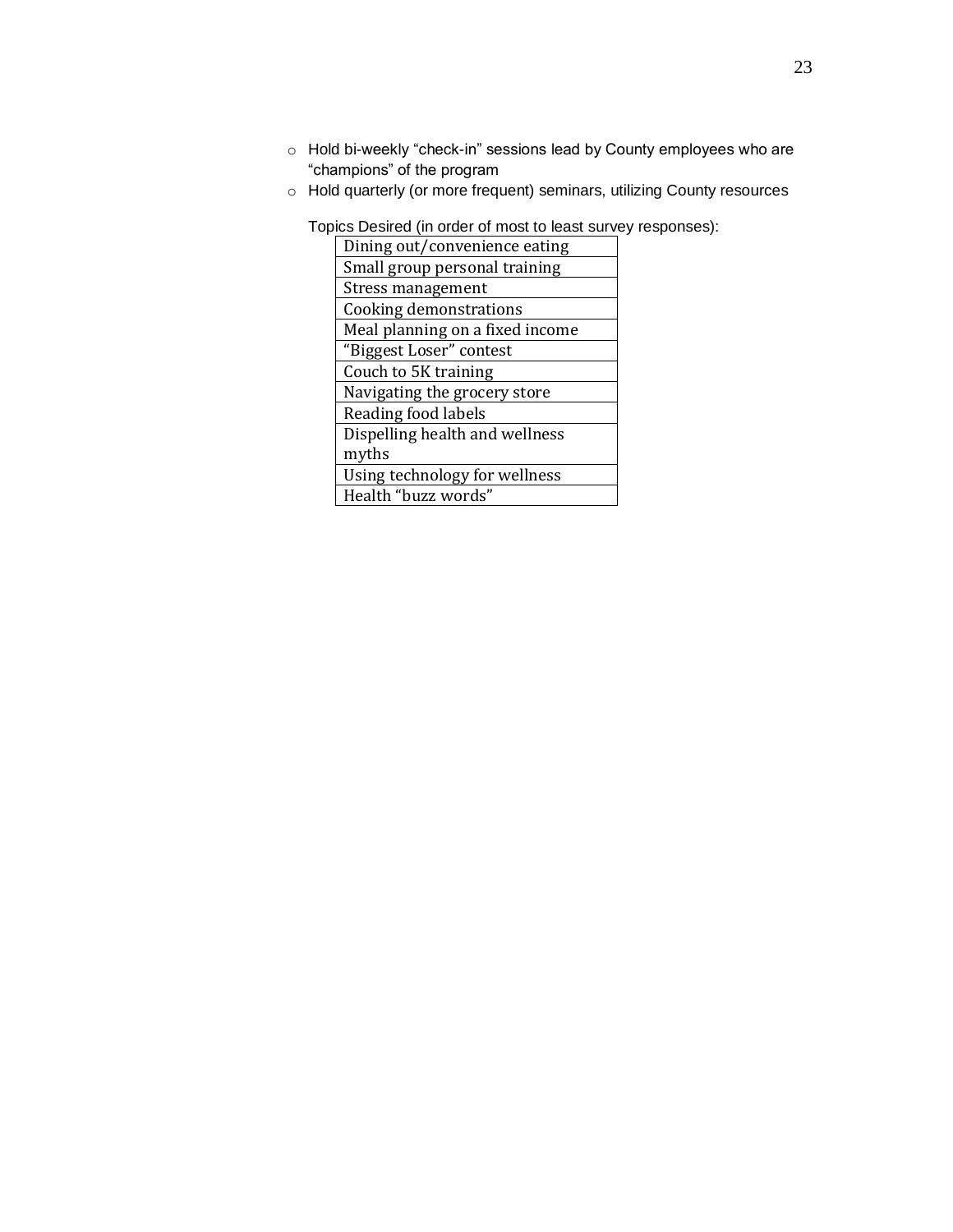#### **Appendix B**

# County Health Rankings 2015: North Carolina HOW DO COUNTIES RANK FOR HEALTH OUTCOMES?

The green map below shows the distribution of North Carolina's health outcomes, based on an equal weighting of length and quality of life. Lighter colors indicate better performance in the respective summary rankings. Detailed information on the underlying measures is available at countyhealthrankings.org.



County Rank Cleveland 84

The County Health Rankings & Roadmaps program helps communities identify and implement solutions that make it easier for people to be healthy in their schools, workplaces, and neighborhoods. Ranking the health of nearly every county in the nation, the County Health Rankings illustrate what we know when it comes to what is making people sick or healthy. The Roadmaps show what we can do to create healthier places to live, learn, work, and play. The Robert Wood Johnson Foundation (RWJF) collaborates with the University of Wisconsin Population Health Institute (UWPHI) to bring this program to cities, counties, and states across the nation.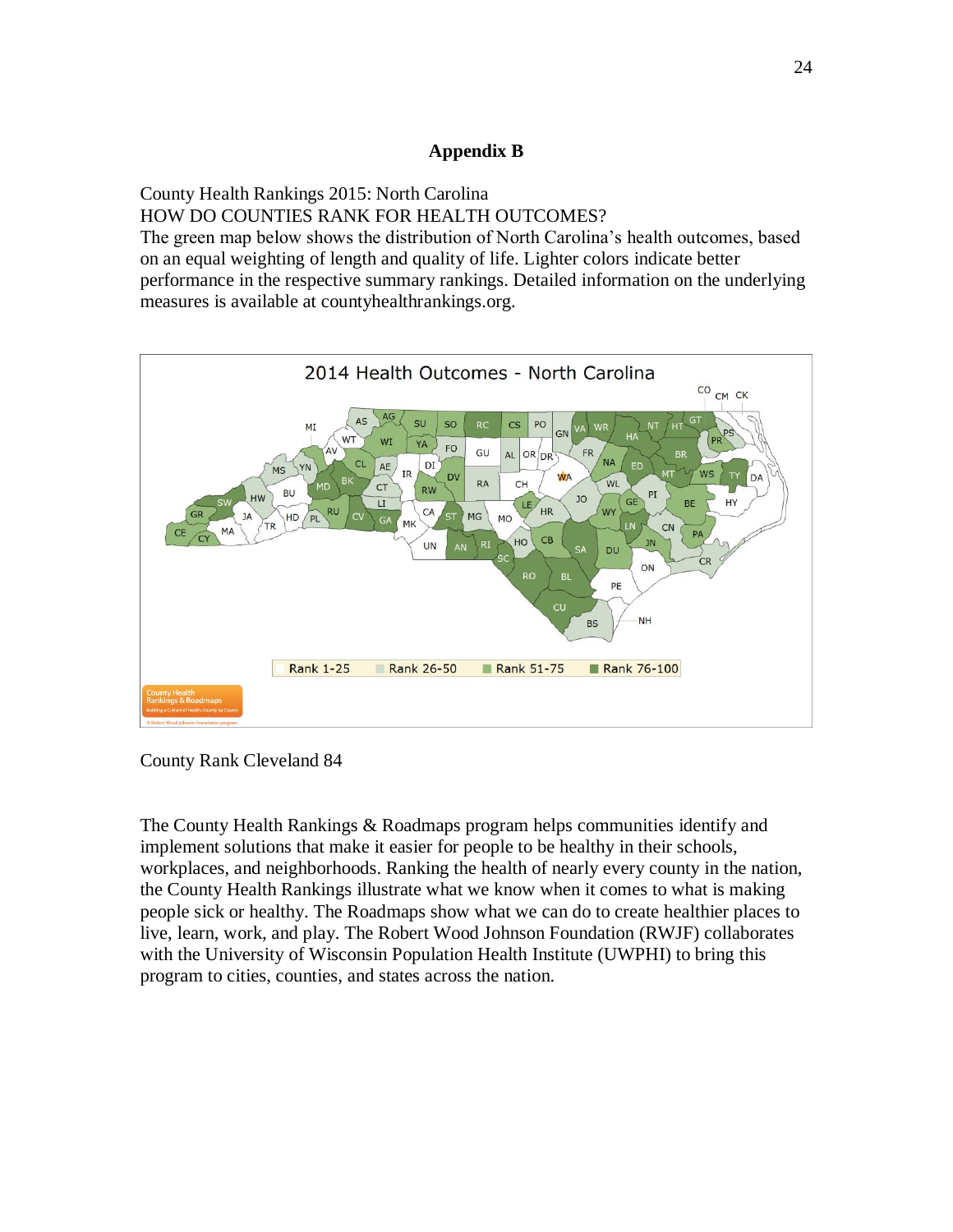# **Appendix C**

# State of the County Health Report

# Cleveland County, North Carolina



PRESS RELEASE FOR IMMEDIATE RELEASE Contact: DeShay Oliver, PIO Cleveland County Health Department 980-484-5199 [Deshay.oliver@clevelandcounty.com](mailto:Deshay.oliver@clevelandcounty.com) Wednesday, March 23, 2016

County Health Rankings Show Where We Live Matters to Our Health (Shelby, NC)— Each year, the University of Wisconsin Population Health Institute in partnership with the Robert Wood Johnson Foundation release the County Health Rankings. These rankings compare the overall health of nearly every county in the nation, with the goal of showing that where you live influences how well and how long you live. With a ranking of 1 indicating the healthiest county and a ranking of 100 indicating the least healthy county in North Carolina, Cleveland County received a ranking of 80 according to the 2016 annual County Health Rankings. This is an improvement from the 2015 county health ranking of 86. This improvement in overall county health ranking appears to be primarily as a result of improvements in the measureable health outcome of morbidity/quality of life and the health factor of clinical care. In the category of morbidity/quality of life, we saw a decrease in reported poor physical health days from 2015 to 2016 as well as a decrease in reported poor mental health days. In the health factor of clinical care, the percentage of uninsured adults in Cleveland County decreased from 18% in 2015 to 16% in 2016. Furthermore, the rate of preventable hospital stays among our Medicare population decreased, and the percentage of Medicare recipients who participated in mammography screenings increased. Last, the ratio of both primary care physicians and mental health providers to the number of residents in Cleveland County improved from 2015 to 2016. Despite Cleveland County's overall improvement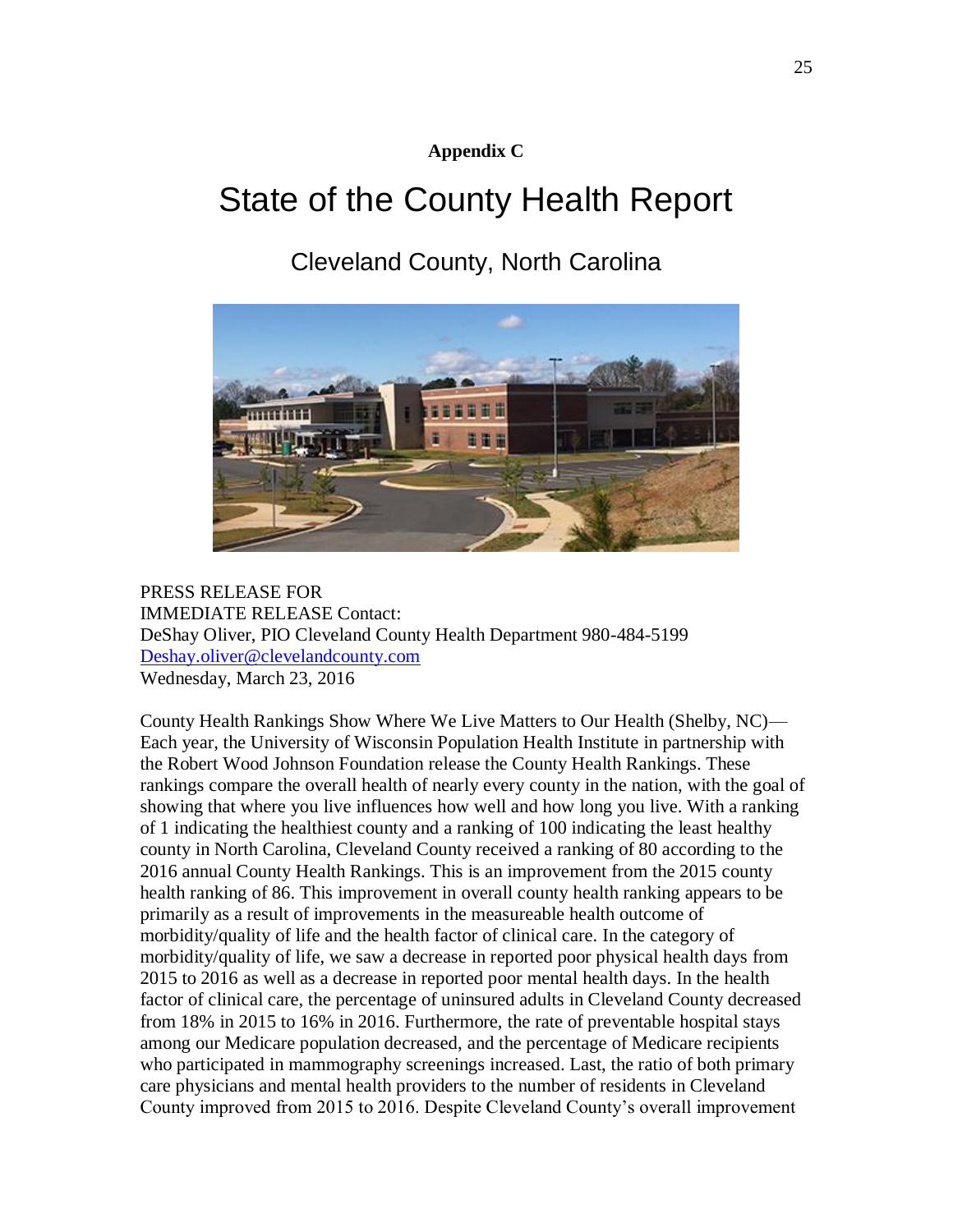in the County Health Rankings and notable improvements in the areas of morbidity/quality of life and clinical care, the rankings also help to identify areas that need improvement. Perhaps most noticeable is the regression in Cleveland County's health behaviors ranking from 55 in 2015 to 59 in 2016. This regression is marked by an increase in adult obesity from 29% in 2015 to 32% in 2016. Excessive drinking also increased from 2015 to 2016, rising from 10% to 14%. Despite these regressions, there were also some marked improvements in the category of health behaviors. Adult smoking decreased from 24% in 2015 to 20% in 2016. Also, while the reported percentage of excessive drinking increased, the percentage of alcohol-impaired driving deaths decreased from 27% in 2015 to 24% in 2016. Last, both the rate of sexually transmitted infections and rate of teen births in Cleveland County decreased significantly from 2015 to 2016. As stated by DeShay Oliver, Public Information Officer for the Cleveland County Health Department, "The health factors category of Health Behaviors is an area that the health department continues to work diligently to improve. We provide numerous programs and information, run media campaigns, and even work to make individuals' environments more conducive to making healthy choices. However, when it comes down to it, the behaviors in this category are individual choices. Even if armed with the right information, knowledge and resources, someone can still choose to participate in unhealthy behaviors such as excessive drinking, unhealthy eating or failure to exercise. We want to ensure individuals live in an environment that encourages healthy behaviors and individuals have the information and resources to do so. Then, it is up to them to do the right thing to take care of themselves." Social and economic factors is a category that is very difficult to change that can have a major impact on an individual's overall health. This is another category in which Cleveland County saw a regression, going from a ranking of 59 in 2015 to 66 in 2016. This is marked by statistics such as 31% of our children living in poverty, 40% of our children living in single-parent households, and 7.1% of our employable population being unemployed. "Social and economic factors can impact individuals' ability to choose and practice healthy behaviors," says Oliver. "For example, healthy foods such as fresh fruits, vegetables and meats are more expensive than processed foods. Individuals may lack transportation, making it more difficult to access grocery stores, healthcare, or physical activity opportunities. Individuals may live in an area where they feel it is unsafe to allow their children to play outside, especially in areas that are not well-lit or lack sidewalks, playgrounds, etc. There are numerous factors, many of which are environmental, that can impact health behaviors and overall health status. We must be mindful of this." Despite regressions in the category of social and economic factors, there are noteworthy improvements as well such as an increase in the high school graduation rate and a decrease in the rate of injury deaths. Furthermore, although our unemployment percentage is higher than we would like to see it at 7.1%, this is a great improvement when compared to the 2015 percentage of 8.9. Improvements in the social and economic factors category should be celebrated, as these indicators can be the most difficult to target and change. This is the seventh year of the County Health Rankings, the most comprehensive report of its kind to rank the overall health of nearly every county in all 50 states by using a standard way to measure how healthy people are and how long they live. The Rankings help everyone see how where people live, learn, work and play influence their health and behaviors. The Rankings are available online at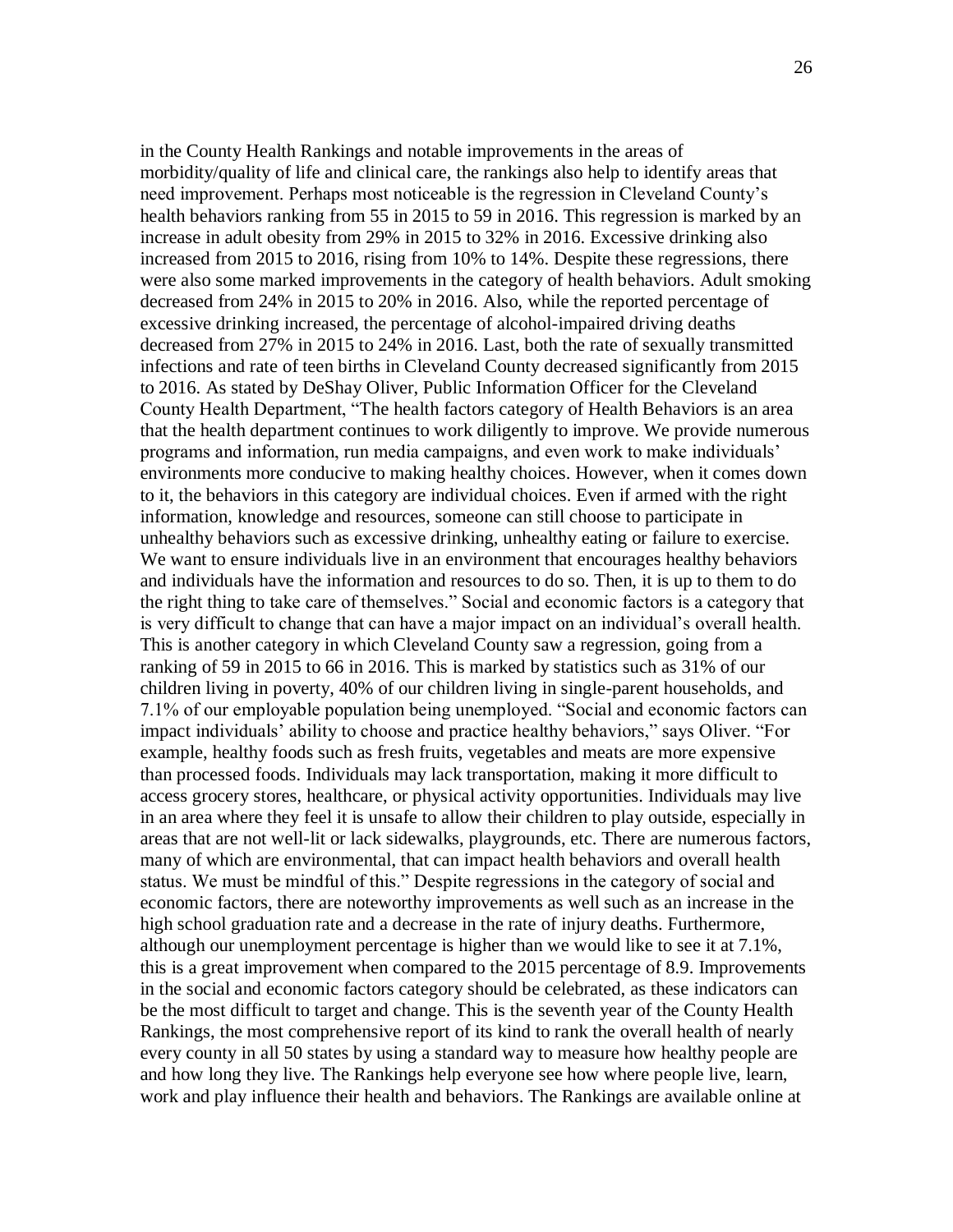www.countyhealthrankings.org. For additional information on Cleveland County's health ranking, or for assistance in interpreting the data available on the County Health Rankings website, you may contact the Cleveland County Health Department at 980-484-  $5199.$ ###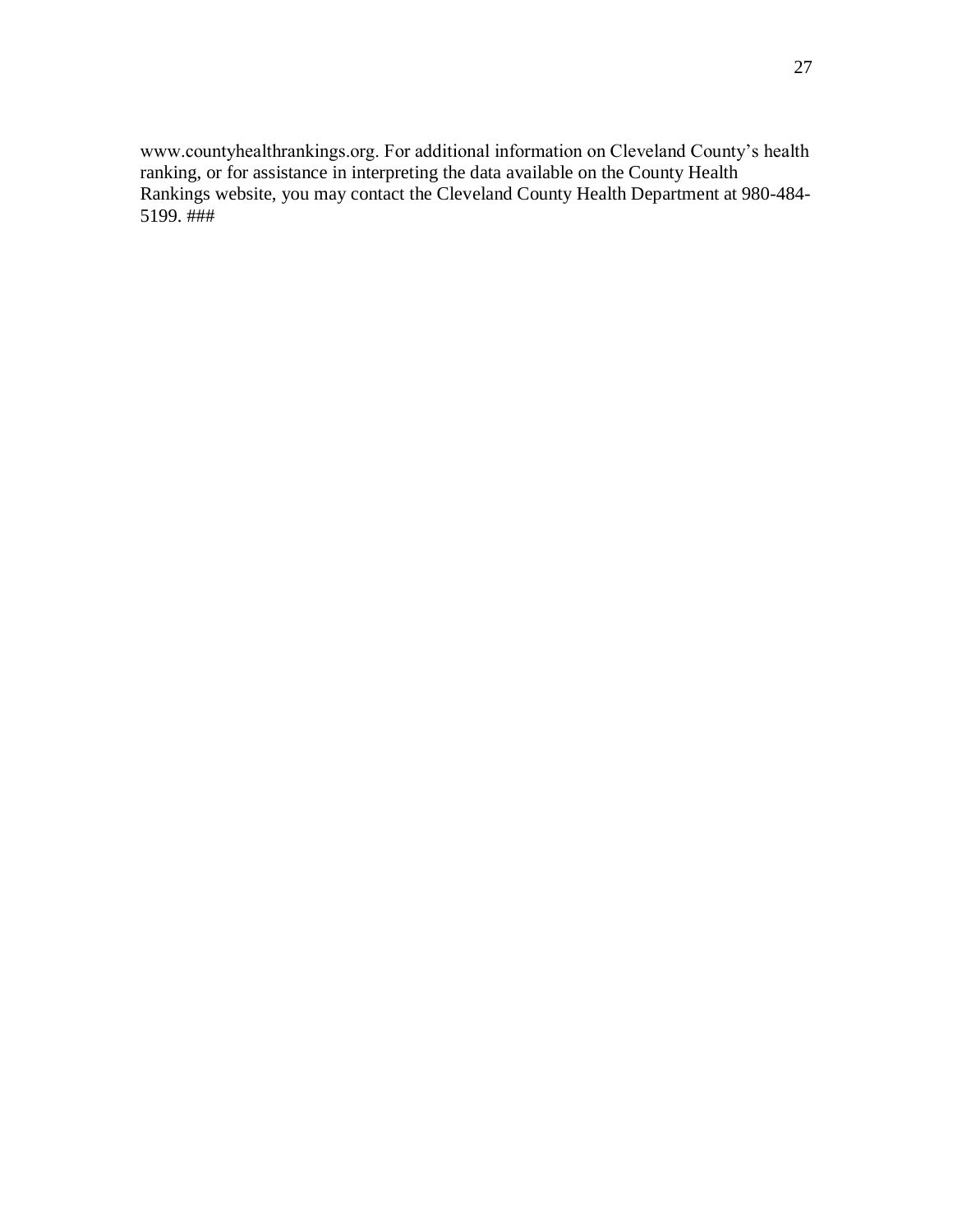# **Appendix D**

# **Introduction**

# **Social Media Purpose for Cleveland County Government**

To enhance service delivery for clients and staff through the efficient use of social media

technology.

# **Social Media Vision Statement**

Our social media vision is to be better connected with employee and client needs, to

better inform and engage them in the process of benefits.

# **Description**

- To inform, educate and engage staff and stakeholders continually about diabetes.
- To improve the health and well-being of Cleveland County staff with the goal of affecting the County as a whole, especially people most in need of support and assistance, emphasizing education and prevention and optimal human service delivery.
- To identify, collaborate, and coordinate with existing community resources.
- To reduce the incidences of diabetes within County government and improve the quality of life for people living with diabetes.
- To seek new partnerships and/or leverage relationships to assess and plan for new resources targeting unmet needs.
- Seek more opportunities to involve and integrate County departments in collaborative service delivery.

# **Elements of the plan INTERNAL COMMUNICATIONS**

**Strategy**: Provide important, timely and accurate information to all employees using a variety of communication channels.

**Rationale:** Develop a communication strategy that instills better understanding, positive reinforcement, and team work through better communication between departments, management, staff, and the public.

# **Action Steps**: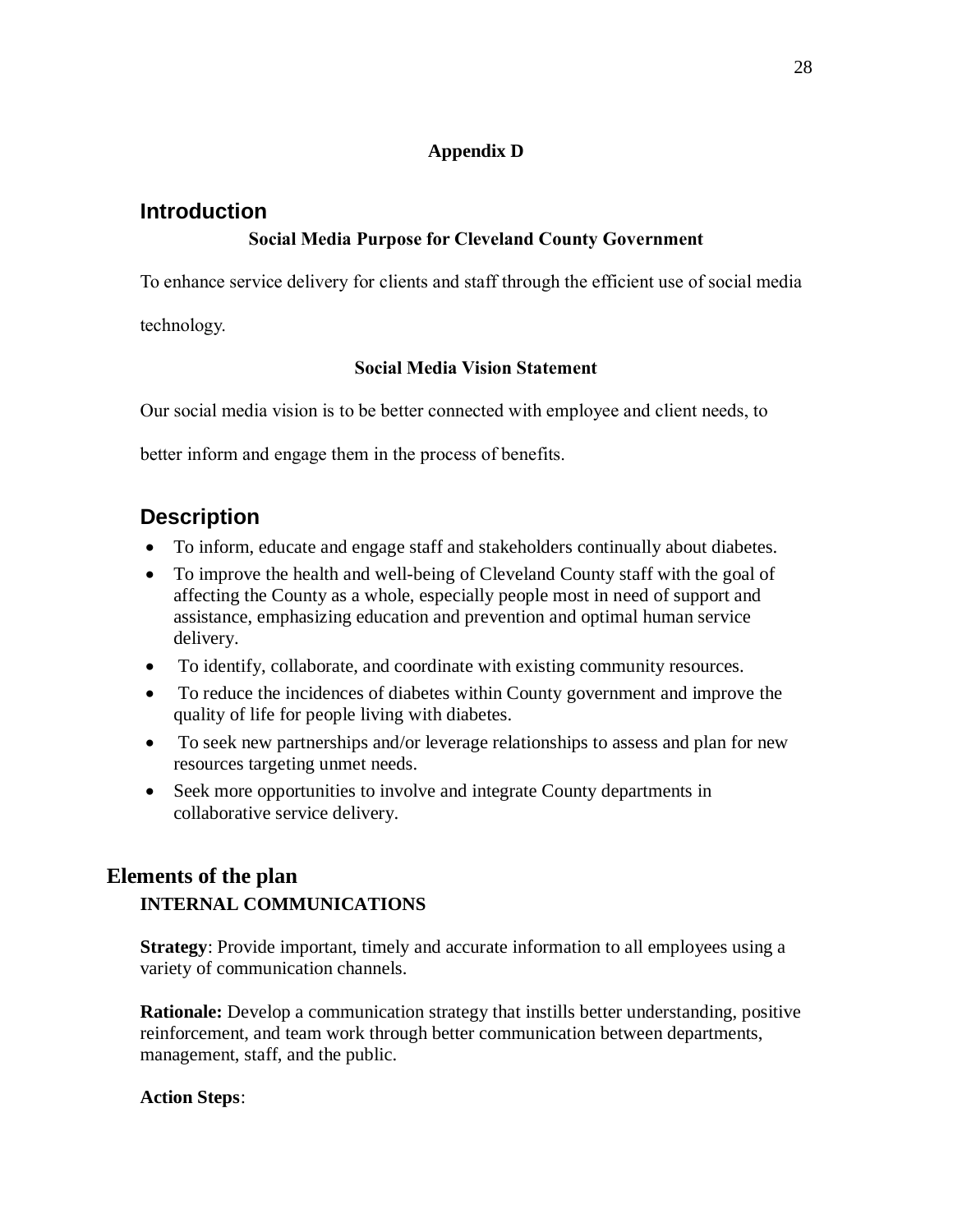• Use Cleveland County Wiki (County intranet) as a main avenue to continually communicate

information to employees.

- Send all County emails when needed to communicate urgent information to employees.
- Provide an Employee Newsletter to employees weekly to highlight events and feature stories.
- Use digital and multimedia (video, streamed content, etc.) channels video, streaming content,  $etc. - to$

**\_\_\_\_\_\_\_\_\_\_\_\_\_\_\_\_\_\_\_\_\_\_\_\_\_\_\_\_\_\_\_\_\_\_\_\_\_\_\_\_\_\_\_\_\_\_\_\_\_\_\_\_\_\_\_\_\_\_\_\_\_\_\_\_\_\_\_\_\_\_\_\_**

- create content about employees who have been successful in the program.
- Create and produce posters, bulletin boards, mailed letters, and other products as needed.

• Utilize social media sites including Twitter, Facebook and Instagram.

#### **WEB SERVICES**

**Strategy**: Use the County's external and internal web sites to communicate County information to the public and employees. Proactively promote County information as media stories and seek media coverage.

**Rationale:** To increase community outreach, strengthen relationships with community leaders, and educate constituents about what's going on in the County.

#### **Action Steps**:

- Post external information to ClevelandCounty.com.
- Post internal information to Cleveland County Wiki and share with employees.
- Utilize video, digital and multimedia content to support and enhance communication.

**\_\_\_\_\_\_\_\_\_\_\_\_\_\_\_\_\_\_\_\_\_\_\_\_\_\_\_\_\_\_\_\_\_\_\_\_\_\_\_\_\_\_\_\_\_\_\_\_\_\_\_\_\_\_\_\_\_\_\_\_\_\_\_\_\_\_\_\_\_\_\_\_**

## **SOCIAL MEDIA**

**Strategy**: Use the County's social media to communicate County information to the public and employees.

**Rationale:** Utilizing Social Media channels provide proactive communication of timely and relevant information about the programs, services and results that Cleveland County offers to the community. Centrally managing these sites decreases repetition and increases the number of followers, likes and users for County social media accounts, as well as the number of viewers reached by posting videos on those sites.

#### **Action Steps**:

- Share external information via the County's social media sites (Facebook, Twitter, Instagram, and
	- YouTube).
- Utilize video, digital and multimedia content to support and enhance communication.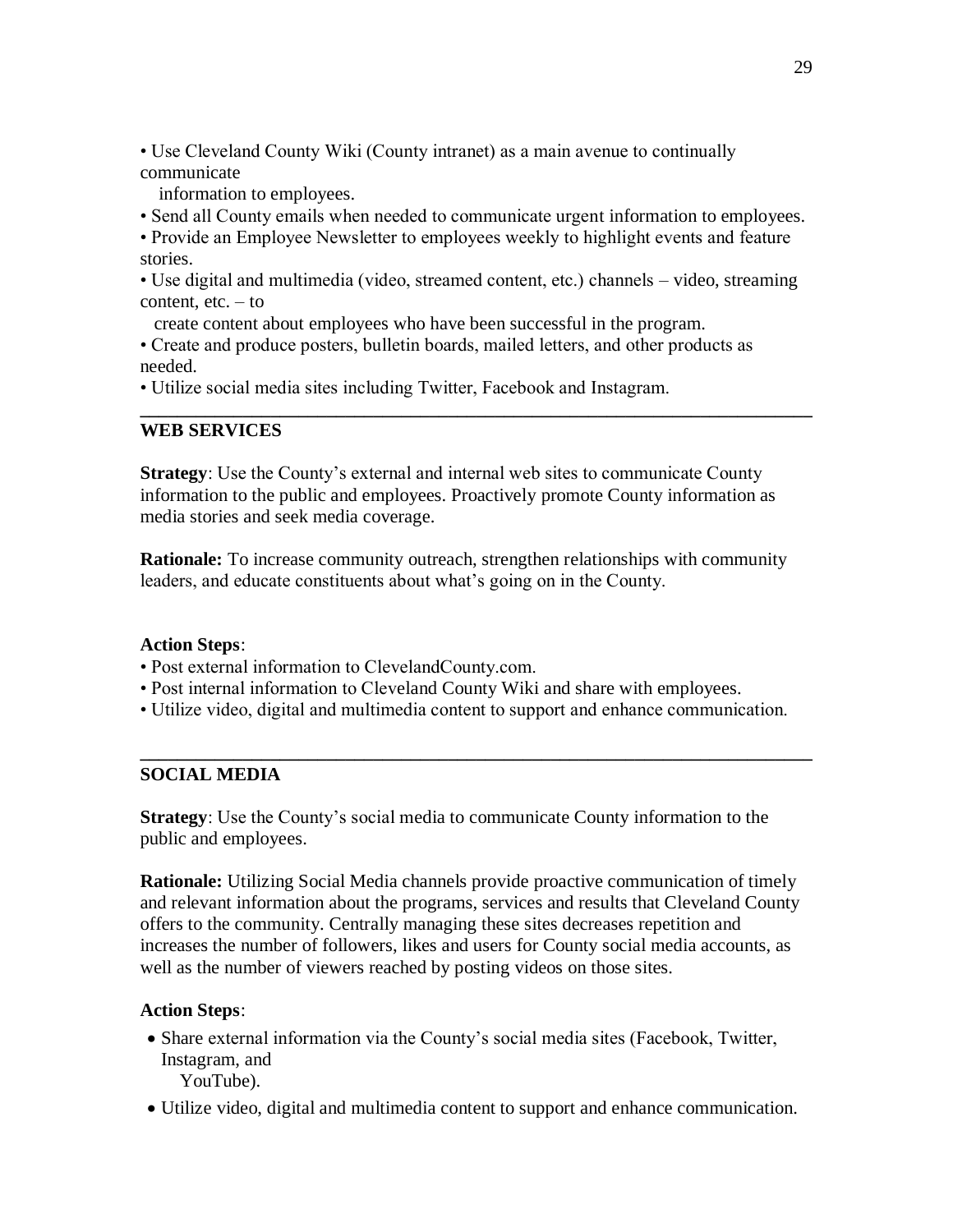- Create a Social Media Policy.
- Collect daily media inquiries from around the County.

#### **COMMUNITY RELATIONS**

**Strategy**: Encourage proactive community engagement with County leadership, Departments, and Stakeholders.

**Rationale:** Community engagement campaigns will encourage increased awareness within the Community. Engagement activities will be focused around County initiatives and delivered based on interest.

**\_\_\_\_\_\_\_\_\_\_\_\_\_\_\_\_\_\_\_\_\_\_\_\_\_\_\_\_\_\_\_\_\_\_\_\_\_\_\_\_\_\_\_\_\_\_\_\_\_\_\_\_\_\_\_\_\_\_\_\_\_\_\_\_\_\_\_\_\_**

#### **Action Steps**:

- Implement strategic community relations plan to guide current and future efforts.
- Hold community meetings and meet with key stakeholders specifically related to major County initiatives.
- Speak to groups and organizations proactively and regularly about County services. Help plan and execute community meetings for Board of County Commissioners as needed.
- Communicate using direct communication methods tailoring outreach to fit all demographic groups.
- Help plan and execute special event planning and facilitation as needed.

#### **DIRECT COMMUNICATIONS**

**Strategy:** Provide important, timely and accurate information to residents and customers using a variety of communication channels.

**Rationale:** Raising public awareness of current initiatives will increase program participation.

#### **Action Steps:**

**•** Raise public awareness of the decisions made by the County Commission and the County Manager using

multiple channels.

- Provide County information via the web, social media, and the news media.
- Develop County-wide branding and marketing strategy.
- Utilize video, digital and multimedia content to enhance communication.
- Design and produce printed materials.
- Manage events (Couch to 5k)
- Develop marketing and advertising campaigns for County departments.
- Create custom communication plans products to address client needs.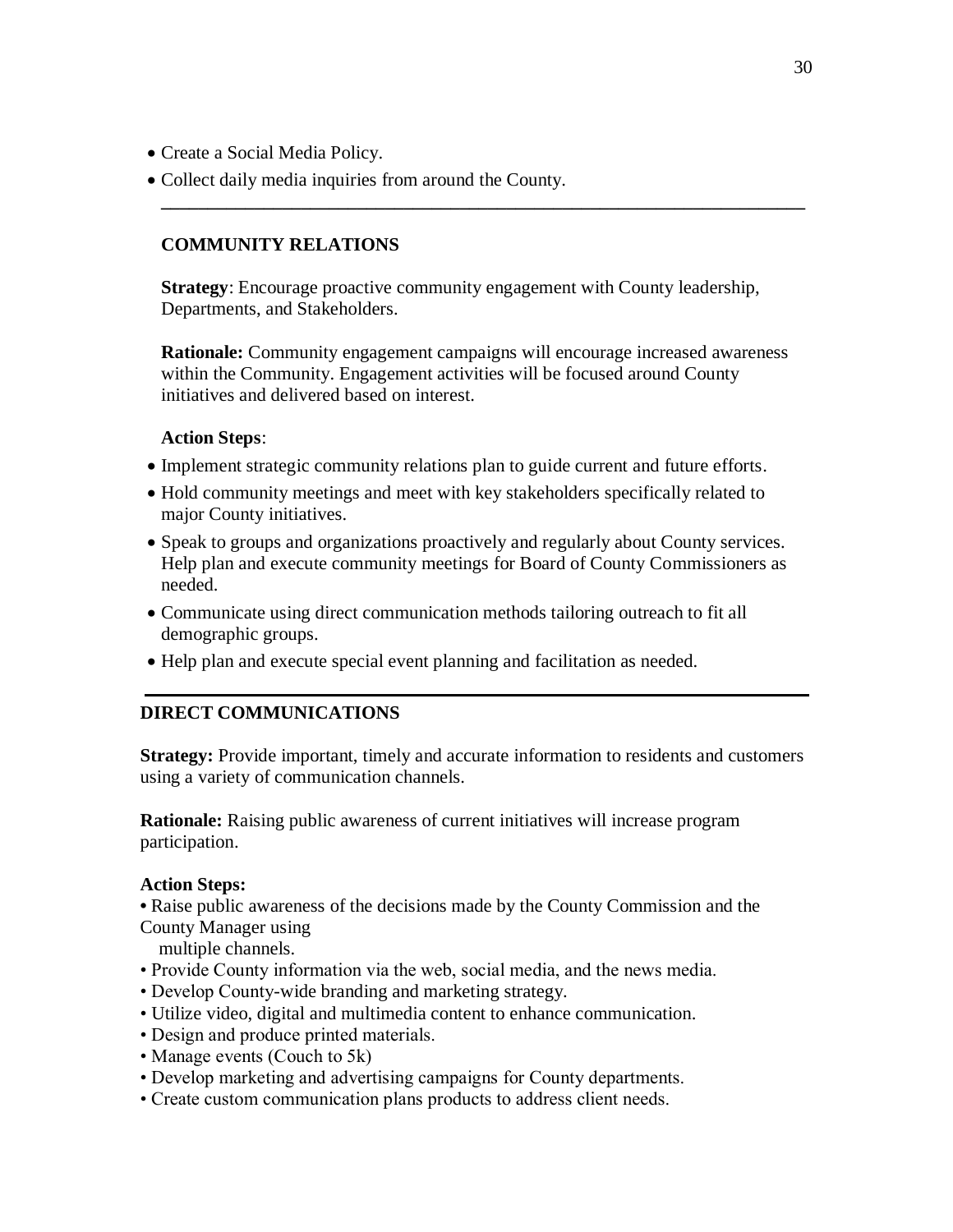# **Completion Date**

• July 1, 2018

# **Updates/project milestones**

- Continue to raise awareness in the community and with employees about major County initiatives and health care benefits changes.
- Meet with department directors and other leaders to learn about specific communication needs and develop solutions to help them achieve their goals.
- Partner with departments to share information and resources, and maximize the effectiveness of County marketing efforts that raise awareness and change behavior with limited resources.
- Implement approved Social Media Strategy, including employee social media guidelines.
- Track outputs and user data through Google Analytics
- Implement and improve employee social media use
- Implement Facebook advertising process for County-wide use
- Train and help administrators and content providers receive the most out of their social media efforts.
- Continue to develop brochures, presentations, and handouts to inform external stakeholders about the countywide revaluation and promote public awareness about the assessment process.

## **Audience**

Cleveland County Board of County Commissioners (BOCC) Cleveland County Manager and staff Cleveland County residents Cleveland County employees and Sheriff's Office Local media outlets Community partners – non-profit organizations Local Municipalities **Businesses** 

## **Summary**

Cleveland County is the gateway between Asheville and Charlotte and is centered

between two of the largest metropolitan areas of the Carolinas, Charlotte and

Greenville/Spartanburg. Information is fluid and must be constantly updated to be

effective. There is a need for the County to hire a Communications Director/Social Media

Specialist and/or Public Information Officer to aid in the process of distributing vital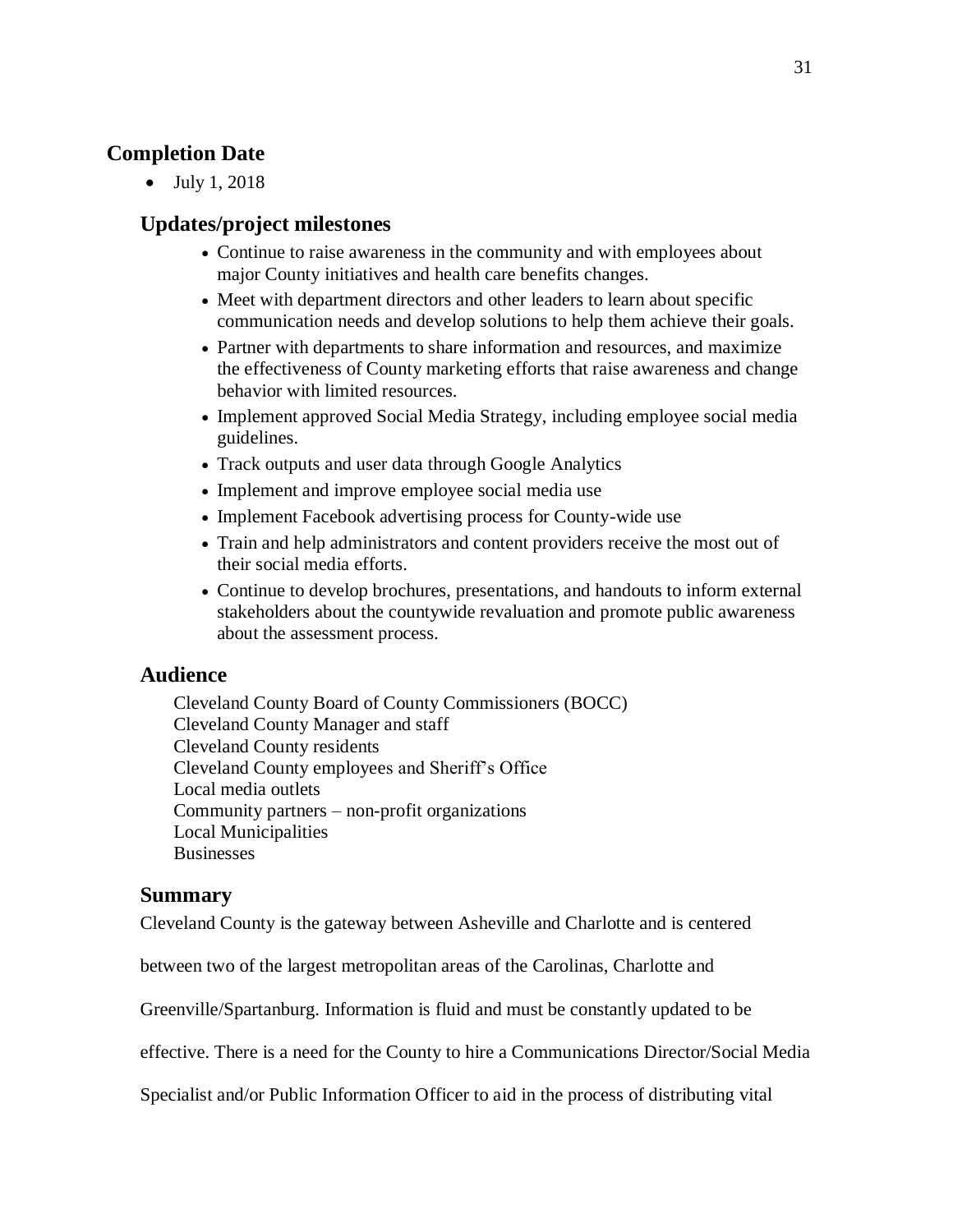information to the community and employees. In addition to annually updating this plan, the PIO should meet with County departments each year to determine specific communication needs. Those plans will be incorporated into this plan as they are developed and implemented.

#### Program Costs

Adding the diabetes prevention lifestyle improvement program has been a cost-effective use of resources: The cost of preventing diabetes is typically much smaller than the cost of managing the complications of type 2 diabetes. The cost per person of offering the lifestyle change program is about \$500, depending on factors such as promotion, recruitment, staff and logistics costs. The annual cost of an employee with diabetes is \$13,243; whereas the annual cost of an employee without diabetes is \$2,560 (Diabetes America). The CDC has determined that intensive lifestyle interventions to prevent type 2 diabetes among people with impaired glucose tolerance are "very cost-effective" and in many cases, cost saving.